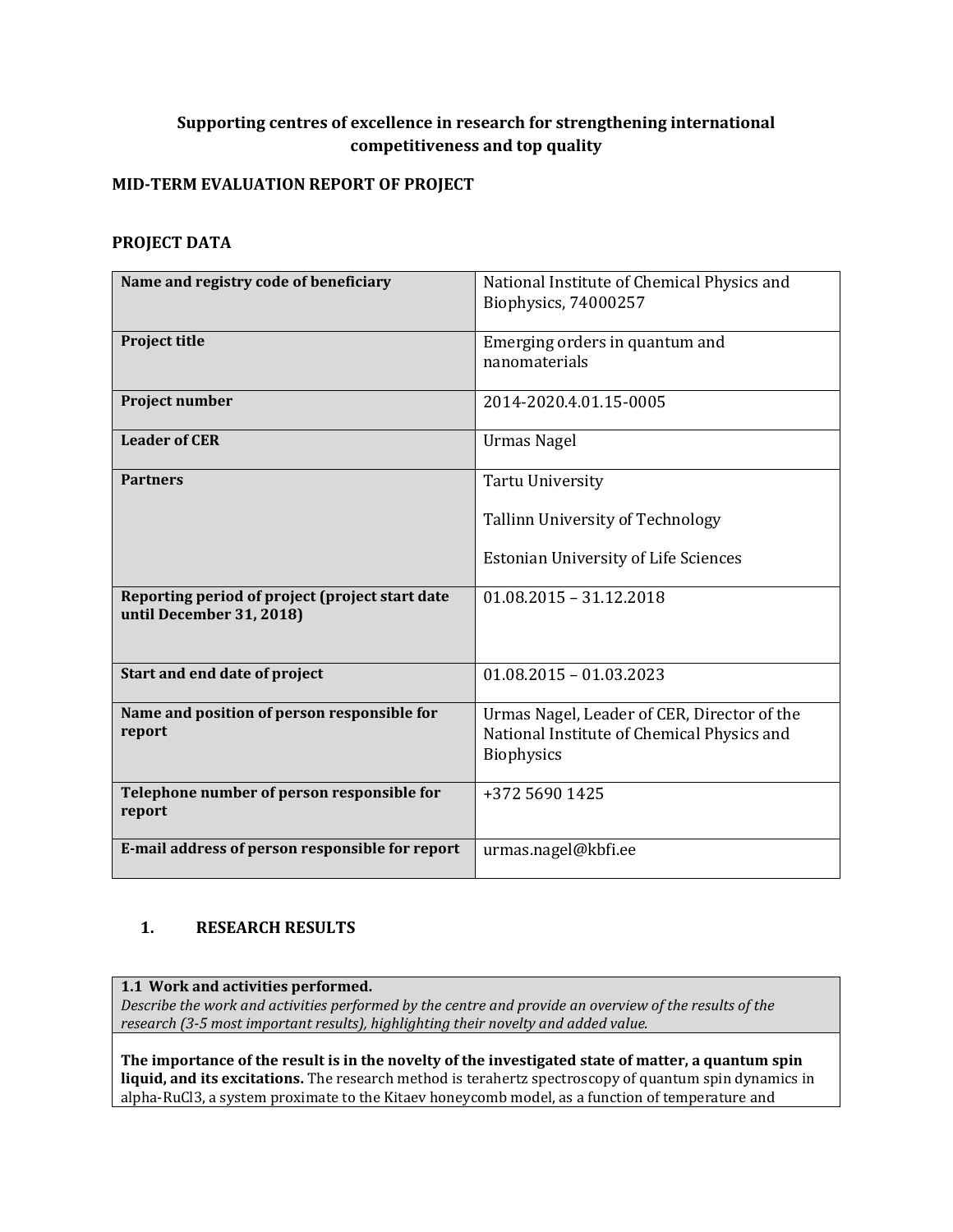magnetic field. We follow the evolution of an extended magnetic continuum below the structural phase transition at  $T_S^2 = 62$  K. With the onset of a long-range magnetic order at  $T_N = 6.5$  K, spectral weight is transferred to a well-defined magnetic excitation at 2.48 meV, which is accompanied by a higher-energy band at h\_omega(2) = 6.48 meV. Both excitations soften in a magnetic field, signalling a quantum phase transition close to B-c = 7 T, where a broad continuum dominates the dynamical response. Above B-c, the long-range order is suppressed, and on top of the continuum, emergent magnetic excitations evolve. These excitations follow clear selection rules and exhibit distinct field dependencies, characterizing the dynamical properties of a possibly field-induced quantum spin liquid. [Z. Wang, S. Reschke, D. Hüvonen, S. H. Do, K. Y. Choi, M. Gensch, U. Nagel, T. Rõõm, and A. Loidl. Magnetic Excitations and Continuum of a Possibly Field-Induced Quantum Spin Liquid in alpha-RuCl3. **Phys. Rev. Lett., 119**(22), NOV 28 2017].

**In the second result we show that the magnetoelectric domains can be controlled with applied electric and magnetic fields and once a single magnetoelectric domain state is achieved, it stays present at low temperature even if the external fields are switched off. Additionally, our new theoretical approach showed that this monodomain state in not a ferrotoroidal state as previously claimed [**B. B. Van Aken, J-P. Rivera, H., Schmid, and M. Fiebig, Nature 449, 702-705 (2007); A. S. Zimmermann, D. Meier, and M. Fiebig, Nat. Commun. 5, 4796 (2014**)].** One of the goals of multiferroic research is the development of a new-generation non-volatile memory devices, where magnetic bits are controlled via electric fields with low energy consumption. Here, we demonstrate the optical identification of magnetoelectric (ME) antiferromagnetic (AFM) domains in the LiCoPO<sub>4</sub> exploiting the strong absorption difference between the domains. This unusual contrast, also present in zero magnetic field, is attributed to the dynamic ME effect of the spin-wave excitations, as confirmed by our microscopic model, which also captures the characteristics of the observed static ME effect. The control and the optical readout of AFM/ME domains, demonstrated here, will likely promote the development of ME and spintronic devices based on AFM insulators. [V. Kocsis, K. Penc, T. Room, U. Nagel, J. Vit, J. Romhanyi, Y. Tokunaga, Y. Taguchi, Y. Tokura, I. Kezsmarki, and S. Bordacs. Identification of Antiferromagnetic Domains Via the Optical Magnetoelectric Effect. **Phys. Rev. Lett., 121**(5), AUG 1 2018].

**The most recent CER remarkable result (the paper is being written by I. Reile) is in the field of developing a novel NMR methodology for the detection of cancer metabolites that uses nuclear hyperpolarization to enhance NMR sensitivity by 2-3 orders of magnitude.** The excitation energies of nuclear spins in magnetic field are very small, in the radio frequency range, or less than microKelvin if we consider the relevant temperature range. Therefore, due to the Boltzmann distribution, the energy levels of nuclear spins in external magnetic field are almost uniformly populated at room temperature. Since the signal intensity in spectroscopic measurements based on magnetic resonance (NMR, MRI) is proportional to this (very small) population difference, such techniques are (very) insensitive. Sensitivity can, however, be improved if the population difference of the nuclear spin levels is increased by various hyperpolarization techniques. In collaboration with the North Estonian Medical Centre and the Radboud University (the Netherlands), we designed, built, optimized and tested the first NMR hyperpolarization setup in Estonia. The setup chemoselectively enhances NMR sensitivity by 2-3 orders of magnitude for certain analytes and allows detection of cancer metabolites that cannot be seen otherwise in biofluids. Our technique is based on parahydrogen and transfers the energy difference of the singlet and triplet ground states of H<sup>2</sup> to the studied nuclear spins. This result is not yet published. Its excellence in science lies in the way the method of hyperpolarization is used and applied.

**1.2 Comparison of research results with international excellence in relevant field.**  *Assess the research results of the centre of excellence in comparison with the results of international excellence in the field.*

The most important research results of the CER EQUiTANT, described in the previous section 1.1, are on the cutting edge in the world and represent true excellence in science.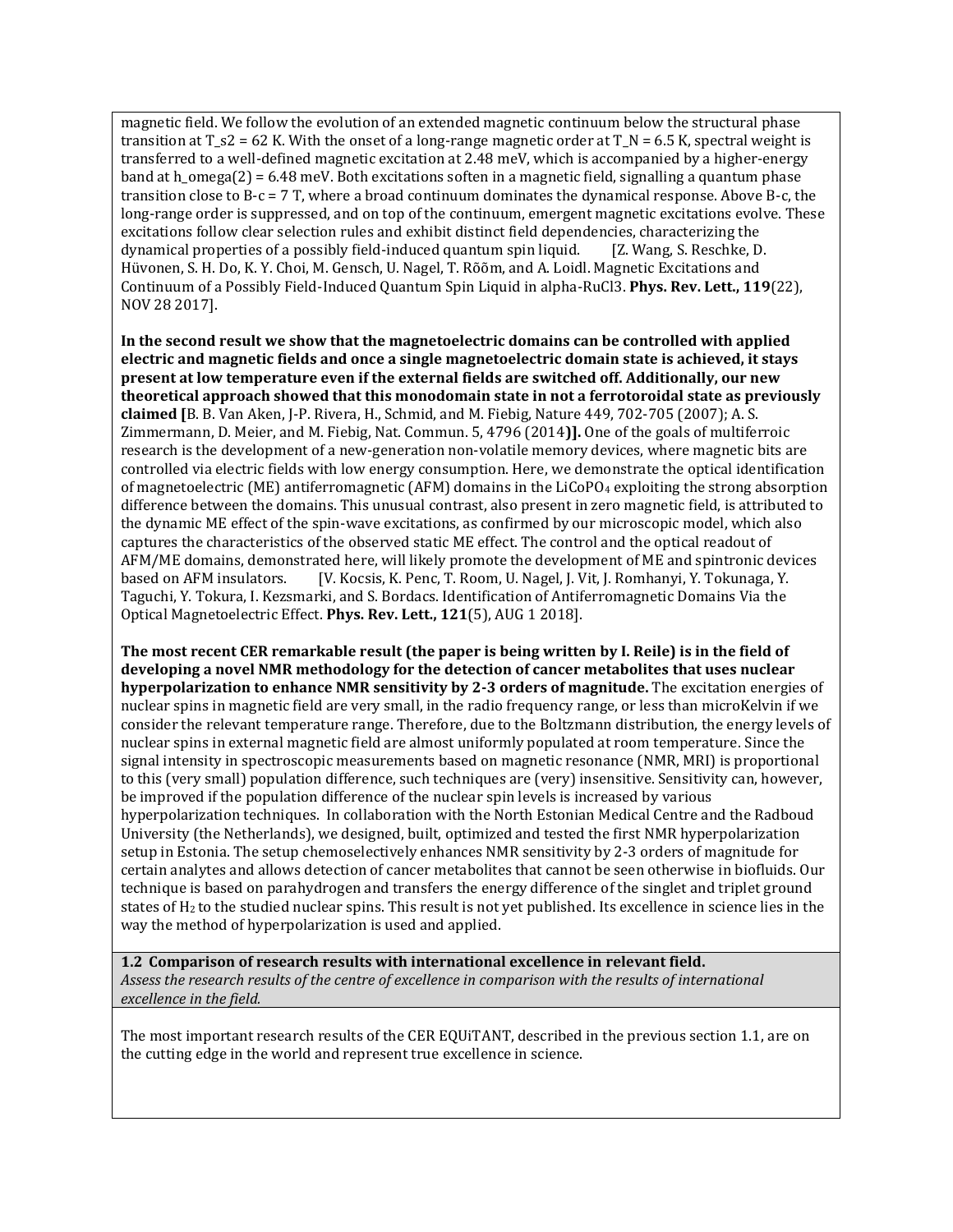#### **1.3 Achieving the objectives of the centre of excellence.**  *Evaluate achieving the objectives of the centre of excellence as they were described in the application.*

There were three primary scientific goals in the application:

**Firstly**, we had demonstrated a strong DD effect at room temperature in a single multiferroic crystal in high magnetic fields. The goal of showing the same in this films or nanoparticles is still to be achieved. However, we have learned much about the multiferroic single crystals and their spectroscopy. We have also learned that growing suitable thick multiferroic films for THz spectroscopy is a much more challenging than originally anticipated. **The method of studying nonreciprocal directional dichroism spectra has been established as means of investigating magnetoelectric interactions in the scientific community.**

**Secondly**, we planned to study spin excitations on either side of field induced quantum critical points in disordered quantum magnets with the emphasis on mode localization and in-gap states using THz, neutron and NMR spectroscopy. **We have several papers on the subject, and we are still working on the topic**.

**Thirdly**, study of the role of frustration in ME magnets and its effect on the structure of 1/3 and 1/2 plateaus in SrCu2(BO3)2. This study is work in progress in collaboration with the high field laboratories both in Europe and USA but requires stronger magnets and new NMR probes and may take quite a while before new experiments can be done.

While working on the primary goals, our horizon has broadened, and we have found new collaborators from the world that bring up new challenges. This process itself is probably the most important of the general goals but was not stated explicitly in the proposal.

Applications of our research were not defined as goals in the proposal, but our researchers are working on them now. As developments in nanoparticle research E. Rauwel's group is working on the use of composite nanoparticles in water purification filters and L. Seinberg is studying the use of coated ferroic nanoparticles as contrast agents for MRI. I. Reile is working on novel NMR methodology to detect tiny amounts of molecules in biofluids.

**1.4 Changes made to research activities and objectives compared to the initial plan.**  *What changes to the research have proven to be necessary? Provide an assessment of activities and any potential modifications planned until the end of the eligibility period.*

The initial research plan was built on the ongoing IUT and PUT projects that all had their research specific directions. General methods and goals of the CER have not been changed, but quite naturally the specific actions within the projects evolve with time. The IUT projects carry on until end of 2019 and people will write new grant applications in spring 2019, it will be their decision to choose a well-focused important topic that falls in line with the CER.

The groups of R. Stern from NICPB and A. Tamm from the University of Tartu, after their PUT projects had ended, came up with a joint grant proposal "Emerging Novel Phases in Strongly Frustrated Quantum Magnets" (PRG4). Their focus is in line with the original CER application. They study frustrated spin systems that exhibit a variety of behaviours ranging from exotic ground states and novel types of magnetic excitations, to the enhanced magnetocaloric effect and multiferroicity, relevant for applications. A corollary of the vibrant research in this field are new frustrated materials, both bulk and films, that hold promise for novel phases, interesting physics, and potentially useful properties. They proposed to perform comprehensive studies of these materials, from both experiment and theory, aiming to provide a realistic picture of their physics on both phenomenological and microscopic level. This combined approach gives them a rare opportunity to obtain novel experimental results, understand them within a suitable theoretical framework, and use this insight for the design of new materials. Their methods include lowtemperature thermodynamic and microscopic(AFM-MFM)measurements, NMR and THz spectroscopy, neutron scattering, and DFT calculations combined with microscopic modelling.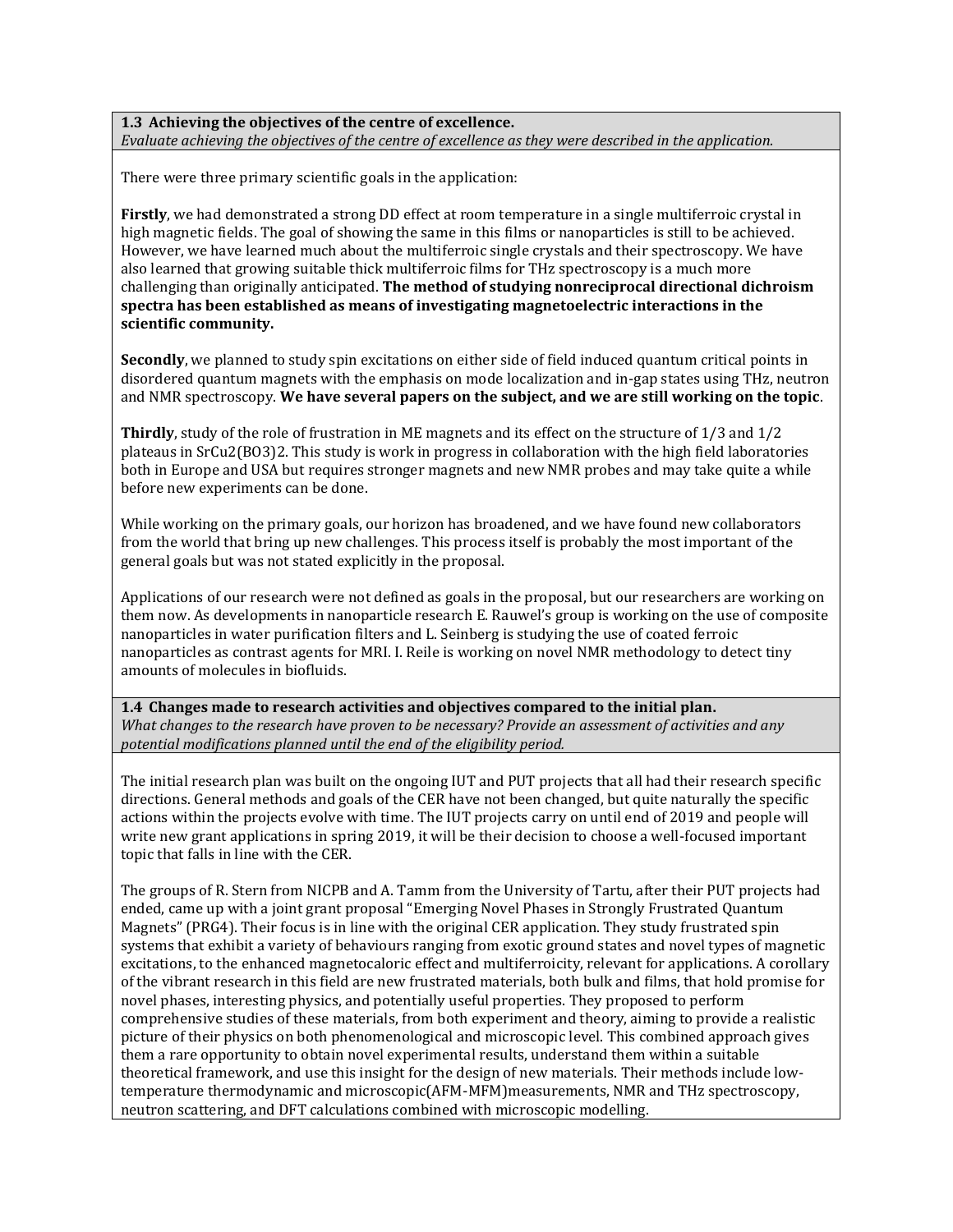Several young researchers have joined the CER with their own grants (section 1.5) and brought new ideas and directions. Most remarkably, I. Reile has launched a new experimental method for the detection of cancer metabolites that uses nuclear hyperpolarization to enhance NMR sensitivity by 2-3 orders of magnitude within two years after returning from post-doctoral research in Radboud University. He uses the method of hyperpolarization to enhance the spin order to detect tiny amounts of molecules and this work is one of our highlights (see section 1.1).

#### **1.5 Changes in research teams compared to the initial plan.**

*Describe the changes made in research teams involved in the centre of excellence due to the needs for the research carried out in the centre of excellence. Describe the impact of the changes on the interdisciplinarity of the research carried out at the centre and on the efficiency of the centre's work.*

The research groups are defined by their research method. The list of the members of each research team as at 31 December 2018 is provided as and additional document. The changes in the groups are listed below, and up to now all changes have had a positive impact on the efficiency of the centre's work.

#### **National institute of Chemical Physics and Biophysics (NICPB) terahertz spectroscopy.**

Dr. Anna Šugai was on maternity leave from summer 2017 to December 2018, PhD student Kirill Amelin started in 2017.

#### **NICPB NMR spectroscopy.**

Dr. J. Adamson joined in 2017 with his own post-doctoral grant MOBJD39 and supervises a PhD student Anna Peterson and Master's student Mari-Liis Ludvig. Dr. I. Reile joined the group in 2017 with his own returning scientist grant MOBTP51, and got a personal research grant PSG11 in 2018. He is supervising a Master's student Karl-Kristjan Kaup. Dr. Kerti Ausmees joined the group in 2018 and works on PSG11 as senior staff member.

#### **NICPB nonlinear optical spectroscopy and quantum chemical computations.**

A PhD student Sophie Maria Teresa Gronlier Marinucci De Reguardati Di Castelfranco graduated in 2017. Dr. Charles Stark joined the group in 2017 with his own post-doctoral reasarch grant MOBJD69 and got a personal research grant PSG317 that starts in 2019. Dr. Meelis-Mait Sildoja joined the group with his own returning scientist grant MOBTP128 in the fall of 2018. Dr. Aleksander Trummal and Dr. Merle Uudsemaa are doing quantum chemistry calculations that are needed for the nonlinear optical spectroscopy and are now less involved with the NMR group. Matt Rammo completed his Master's degree in 2017 and started as a PhD student. Batchelor degree student Katrin Petritsenko started in the fall of 2017.

#### **NICPB PPMS and AFM**

The group leader is Dr. Raivo Stern, who is also pursuing research in the field of NMR and is thus part of the NMR team of NICPB got a research grant PRG4 together with Dr. Aile Tamm from the University of Tartu (the ALD group of EQUiTANT). Dr. Oleg Janson, a post-doctoral researcher in his team left for his next position in TU Wien in end of 2016. Dr. Tanmoy Chakrabarty joined the group in 2017 with his own post-doctoral research grant MOBJD295. Dr. Valeriy Verchenko joined in the end of 2018 with his own post-doctoral research grant MOBJD449.

#### **NICPB synthesis and study of nanoparticles, nanoecotoxicology**

Dr. Angela Ivask left NICPB in 2018 and Dr. Kaja Kasemets from the Nanoecotoxicology lab of NICPB took over her role, supported by Dr. Anne Kahru and Dr. Olesja Bondarenko. Dr. Liis Seinberg joined in 2016 with her own research grant PUT1046. The PhD students in the group are Meeri Visnapuu since 2016 Maria Volokhova since 2017 and Merilin Rosenberg since 2018.

#### **University of Tartu atomic layer deposition (ALD)**

The group leader Dr. Aile Tamm since 2018 participates in the group research grant PSG4 of Dr. Raivo Stern (NICPB). PhD students Marko Part and Taivo Jõgiaas graduated in 2017, Taivo Jõgiaas stayed with the group. Master's students Peep Uudeküll graduated in 2017, Mats Mikkor started in 2017 and Mikk Kull started in 2018.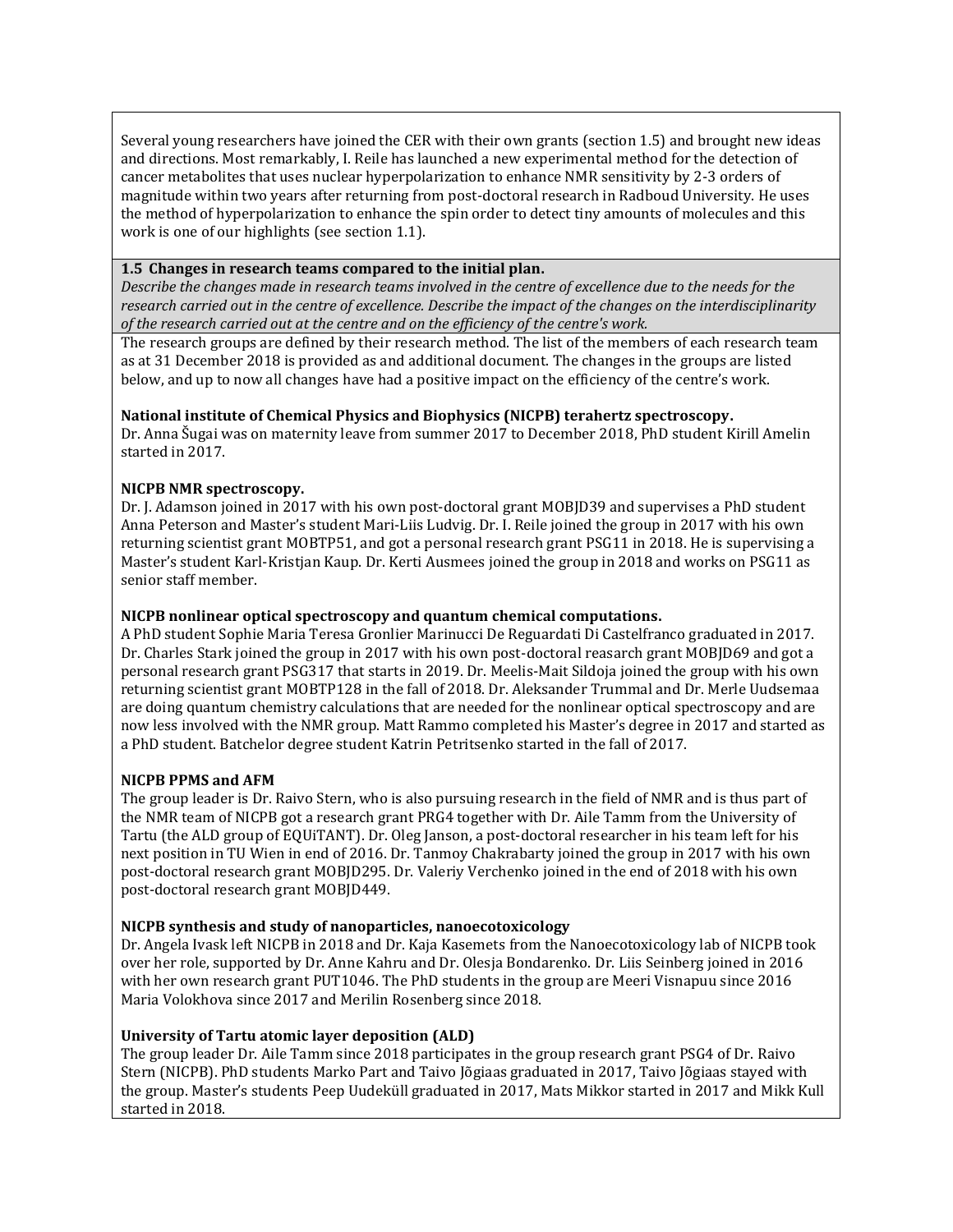#### **Estonian University of Life Sciences nanoparticle synthesis**

In 2018 Dr. Erwan Rauwel moved his group from the Tartu College of TalTech to the Estonian University of Life Sciences as he found much better working conditions there.

Master's students Arnaud Behr was in the group in 2017 and Martin Malm started in 2018.

#### **1.6 Popularisation and distribution of research results.**

*Give an overview of the research results' popularisation and dissemination activities.*

We started with the kickoff seminar in April 2016, where most of the participants were from partnering institutions.

The web page was published in autumn 2016 [https://kbfi.ee/chemical-physics/centre-of-excellence-](https://kbfi.ee/chemical-physics/centre-of-excellence-134/?lang=en)[134/?lang=en](https://kbfi.ee/chemical-physics/centre-of-excellence-134/?lang=en)

Before the end of 2016 Archimedes produced a video clip what introduce the CER EQUiTANT and published it http://archimedes.ee/blog/urmas-nagel-see-mis-teeme-maailma-mastaabis-ebatavaline/

Members of the CER publish articles in newspapers that popularize the science and stress the need to have a scientific background of statements, we talk on radio and in TV. We participate in the campaign "Kust sa tead?", in English "Ask for evidence?" that targets the political discussions in Estonia with the aim of better science-based decision making. In 2018 there were two special seminars of the Estonian centres of excellence that targeted journalists and general public, one in May 2018 in Tartu and another in October in Tallinn, where each centre of excellence had the opportunity to give a half-hour presentation of general interest. We visit schools and talk at meetings of informal societies.

On professional level we present our research on national and international conferences and seminars. Each member of TK134 EUiTANT, including PhD students has had a presentation at least on one international meeting annually. We publish regular research papers, preferably in high impact journals whenever that is possible. To make our results more accessible, we have published also some open access papers: 8 in 2017 and 10 in 2018.

#### **1.7 Most important publications.**

*Bring out up to 10 of the most important publications by researchers of the centre of excellence and describe the relevance of the publications from the point of view of achieving the aims of the centre of excellence .* Papers are ordered alphabetically by the family name of the first author. In addition to the relevance to the project, the selection criteria were number of citations and journal impact factor.

[1] R. S. Fishman, S. Borda´cs, V. Kocsis, I. K´ezsm´arki, J. Viirok, U. Nagel, T. Rõõm, A. Puri, U. Zeitler, Y. Tokunaga, Y. Taguchi, and Y. Tokura. Competing exchange interactions in multiferroic and ferrimagnetic CaBaCo4O7. **Phys. Rev. B**, 95(2), JAN 23 2017.

**In the paper the mechanism of producing a large spin-induced electric polarization in CaBaCo4O7 is described. Competing exchange interactions can produce complex magnetic states together with spin-induced electric polarizations.** With competing interactions on alternating triangular and kagome layers, the swedenborgite CaBaCo4O7 may have one of the largest measured spin-induced polarizations of similar to 1700 nC/cm2 below its ferrimagnetic transition temperature at 70 K. Upon rotating our sample about  $c = [0,0,1]$  while the magnetic field is fixed along [1,0,0], the threefold splitting of the spin-wave frequencies indicates that our sample is hexagonally twinned. Magnetization measurements then suggest that roughly 20% of the sample is in a domain with the a-axis along  $[1,0,0]$  and that 80% of the sample is in one of two other domains. Powder neutron-diffraction data, magnetization measurements, and terahertz (THz) absorption spectroscopy reveal that the complex spin order in each domain can be described as a triangular array of bitetrahedral c-axis chains ferrimagnetically coupled to each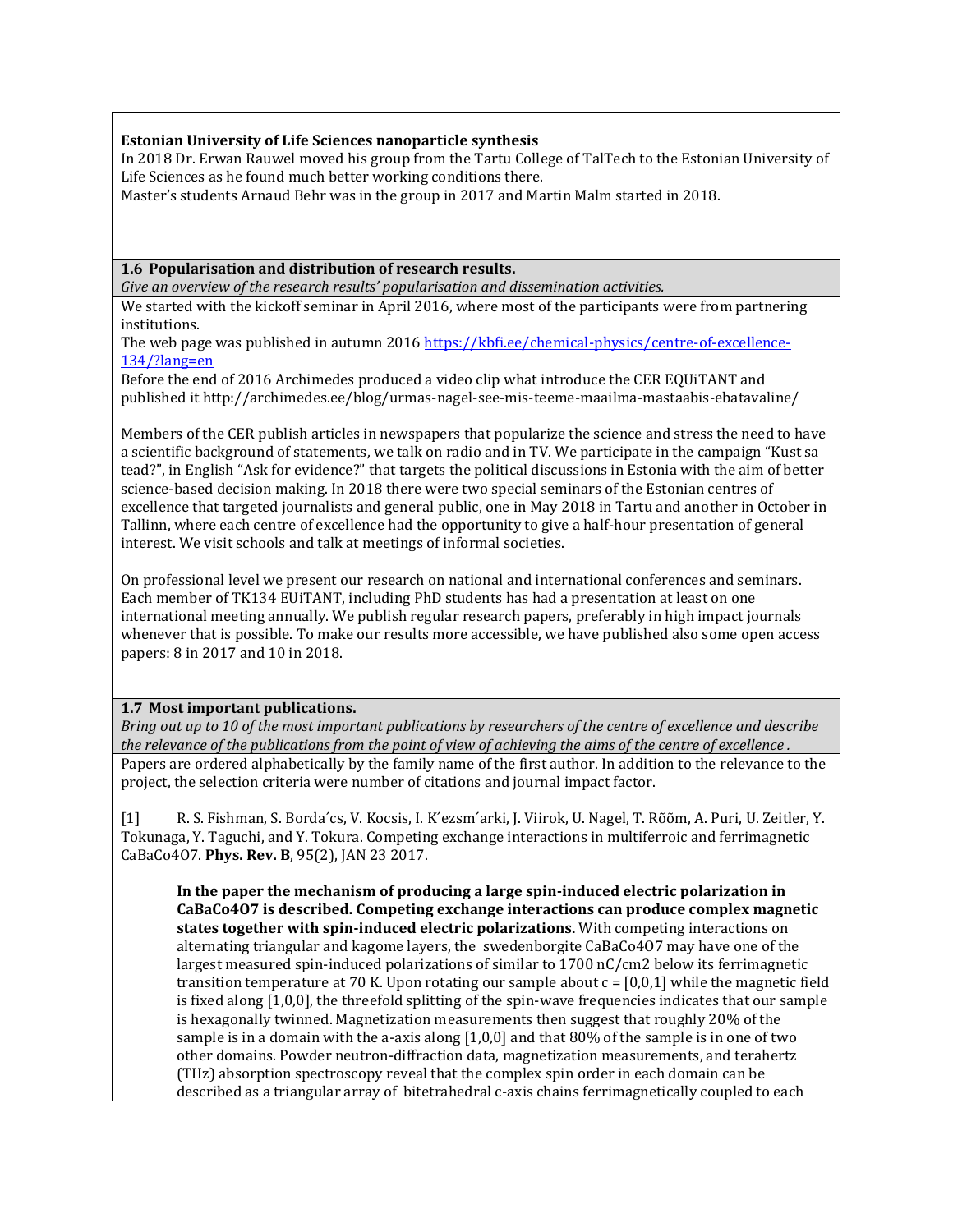other in the ab-plane. The electric-field dependence of bonds coupling those chains produces the large spin-induced polarization of CaBaCo4O7.

[2] K. Juganson, M. Mortimer, A. Ivask, S. Pucciarelli, C. Miceli, K. Orupõld, and A. Kahru. Mechanisms of toxic action of silver nanoparticles in the protozoan Tetrahymena thermophila: From gene expression to phenotypic events. **Environ. Pollut**., 225:481–489, JUN 2017.

**Nanoparticles, including magnetic or multiferroic nanoparticles, have numerous applications and the mechanisms of toxicity of nanoparticles must be very well understood before using them in everyday life.** Silver nanoparticles (AgNPs) are highly toxic to aquatic organisms, however, there is no consensus whether the toxicity is caused solely by released Agions or also by reactive oxygen species (ROS). Here, the effects of protein-coated AgNPs (14.6 nm, Collargol) were studied on viability, oxidative stress and gene expression levels in wild type strains (CU427 and CU428) of ciliate Tetrahymena thermophila. Viability-based 24 h EC50 values of AgNPs were relatively high and significantly different for the two strains: similar to 100 mg/L and similar to 75 mg/L for CU427 and CU428, respectively. Similarly, the expression profiles of oxidative stress (OS) related genes in the two strains were different. However, even though some OS related genes were overexpressed in AgNP-exposed ciliates, intracellular ROS level was not elevated, possibly due to efficient cellular antioxidant defence mechanisms. Compared to OS related genes, metallothionein genes were upregulated at a considerably higher level (36 versus 5000-fold) suggesting that Ag-ion mediated toxicity mechanism prevailed over OS related pathway. Also, comparison between Agions released from AgNPs at EC50 concentration and the respective EC50 values of AgNO3 indicated that Ag-ions played a major role in the toxicity of AgNPs in T. thermophila. The study highlights the importance of combining physiological assays with gene expression analysis in elucidating the mechanisms of action of NPs to reveal subtle cellular responses that may not be detectable in bioassays. In addition, our data filled the gaps on the toxicity of AgNPs for environmentally relevant and abundant organisms. The parallel study of two wild type strains allowed us to draw conclusions on strain to strain variability in susceptibility to AgNPs.

[3] V. Kocsis, K. Penc, T. Room, U. Nagel, J. Vit, J. Romhanyi, Y. Tokunaga, Y. Taguchi, Y. Tokura, I. Kezsmarki, and S. Bordacs. Identification of Antiferromagnetic Domains Via the Optical Magnetoelectric Effect. **Phys. Rev. Lett**., 121(5), AUG 1 2018.

**One of the goals of multiferroic research is the development of a new-generation nonvolatile memory devices, where magnetic bits are controlled via electric fields with low energy consumption. Here, we demonstrate the optical identification of magnetoelectric (ME) antiferromagnetic (AFM) domains in the LiCoPO<sup>4</sup> exploiting the strong absorption difference between the domains.** This unusual contrast, also present in zero magnetic field, is attributed to the dynamic ME effect of the spin-wave excitations, as confirmed by our microscopic model, which also captures the characteristics of the observed static ME effect. The control and the optical readout of AFM/ME domains, demonstrated here, will likely promote the development of ME and spintronic devices based on AFM insulators.

[4] A. Krachmalnicoff, R. Bounds, S. Mamone, S. Alom, M. Concistre, B. Meier, K. Kouril, M. E. Light, M. R. Johnson, S. Rols, A. J. Horsewill, A. Shugai, U. Nagel, T. Rõõm, M. Carravetta, M. H. Levitt, and R. J. Whitby. The dipolar endofullerene HF@C60. **Nat. Chem**., 8(10):953–957, OCT 2016.

**One of the aims of studying endofullerenes is their potential use in applications of NMR spectroscopy as contrast agents, where they can fasten the relaxation or enhance contrast, especially in medical applications like MRI.** The cavity inside fullerenes provides a unique environment for the study of isolated atoms and molecules. We report the encapsulation of hydrogen fluoride inside C-60 using molecular surgery to give the endohedral fullerene HF@C-60. The key synthetic step is the closure of the open fullerene cage with the escape of HF minimized. The encapsulated HF molecule moves freely inside the cage and exhibits quantization of its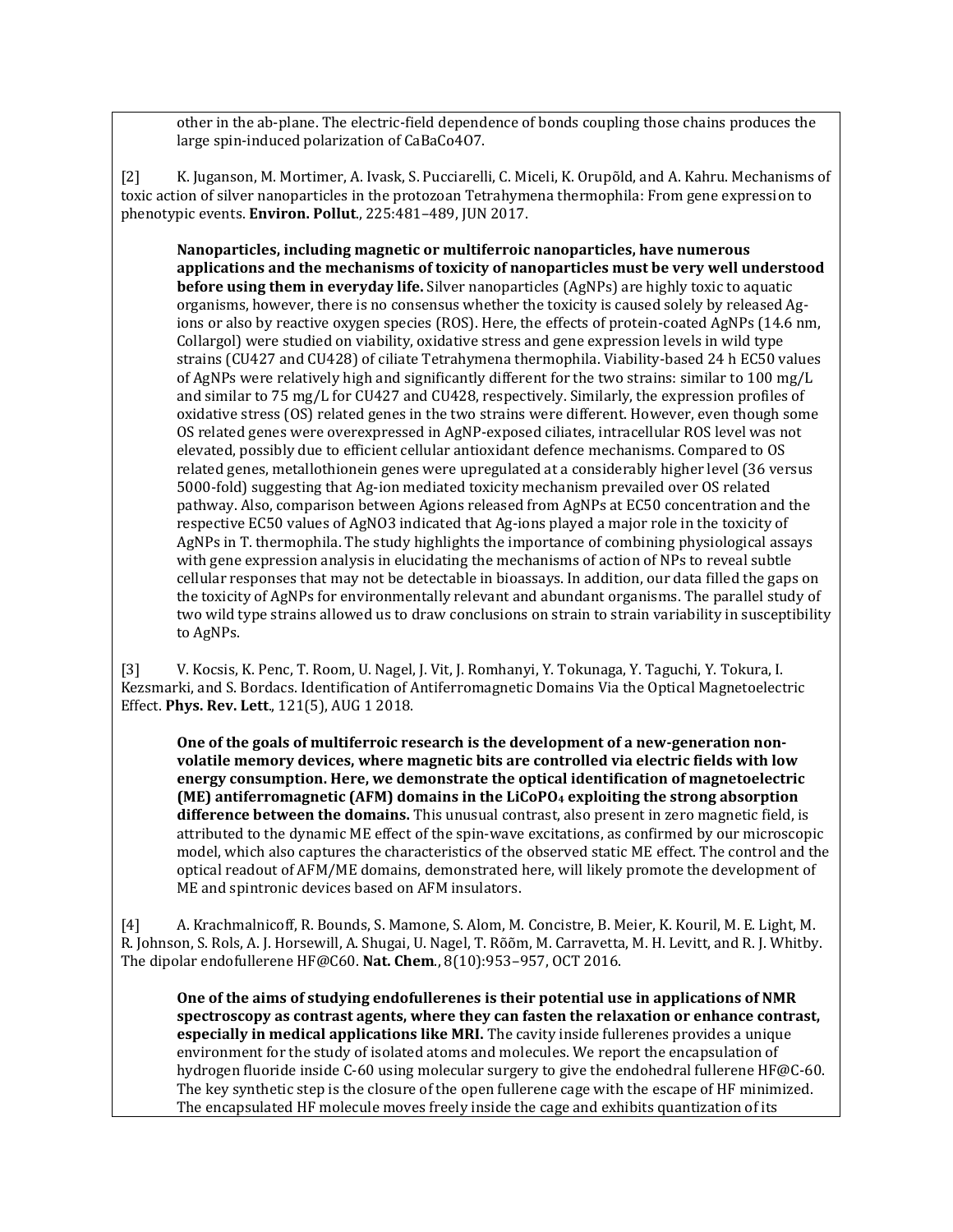translational and rotational degrees of freedom, as revealed by inelastic neutron scattering and infrared spectroscopy. The rotational and vibrational constants of the encapsulated HF molecules were found to be redshifted relative to free HF. The NMR spectra display a large H-1-F-19 J coupling typical of an isolated species. The dipole moment of HF@C-60 was estimated from the temperature dependence of the dielectric constant at cryogenic temperatures and showed that the cage shields around 75\% of the HF dipole.

[5] L. G. Lukasiewicz, H. G. Ryu, A. Mikhaylov, C. Azarias, M. Banasiewicz, B. Kozankiewicz, K. H. Ahn, D. Jacquemin, A. Rebane, and D. T. Gryko. Symmetry Breaking in Pyrrolo[3,2-b]pyrroles: Synthesis, Solvatofluorochromism and Two-photon Absorption. **Chem.-Asian J**., 12(14):1736– 1748, JUL 18 2017.

**In this paper the effect of the symmetry of molecules on the two-photon absorption cross section is studied, the importance of the work lies in classifying the molecules for use in the calibrated measurements.** Five centrosymmetric and one dipolar pyrrolo{[}3,2-b]pyrroles, possessing either two or one strongly electron-withdrawing nitro group have been synthesized in a straightforward manner from simple building blocks. **For the symmetric compounds, the nitroaryl groups induce spontaneous breaking of inversion symmetry in the excited state, thereby leading to large solvatofluorochromism. To study the origin of this effect, the series employed peripheral structural motifs that control the degree of conjugation via altering of dihedral angle between the 4-nitrophenyl moiety and the electron-rich core.** We observed that for compounds with a larger dihedral angle, the fluorescence quantum yield decreased quickly when exposed to even moderately polar solvents. Reducing the dihedral angle (i.e., placing the nitrobenzene moiety in the same plane as the rest of the molecule) moderated the dependence on solvent polarity so that the dye exhibited significant emission, even in THF. To investigate at what stage the symmetry breaking occurs, we measured two-photon absorption (2PA) spectra and 2PA cross-sections (sigma(2PA)) for all six compounds. The 2PA transition profile of the dipolar pyrrolo{[}3,2-b]pyrrole, followed the corresponding one-photon absorption (1PA) spectrum, which provided an estimate of the change of the permanent electric dipole upon transition, approximate to 18D. The nominally symmetric compounds displayed an allowed 2PA transition in the wavelength range of 700-900nm. The expansion via a triple bond resulted in the largest peak value, sigma(2PA)=770GM, whereas altering the dihedral angle had no effect other than reducing the peak value two- or even three-fold. In the S0S1 transition region, the symmetric structures also showed a partial overlap between 2PA and 1PA transitions in the long-wavelength wing of the band, from which a tentative, relatively small dipole moment change, 2-7D, was deduced, thus suggesting that some small symmetry breaking may be possible in the ground state, even before major symmetry breaking occurs in the excited state.

[6] A. Mannig, J. S. Moller, M. Thede, D. Huvonen, T. Lancaster, F. Xiao, R. C. Williams, Z. Guguchia, R. Khasanov, E. Morenzoni, and A. Zheludev. Effect of disorder on a pressure-induced z=1 magnetic quantum phase transition. **Phys. Rev. B**, 94(14), OCT 14 2016.

**Quantum phase transitions occur at 0K at the quantum critical point where the Hamiltonian of the system changes, in other words, the relations of movement and ordering in the system change. Understanding the effect of disorder in this process is important for any real-world use of these materials.** Pressure-induced ordering close to a z = 1 quantumcritical point is studied in the presence of bond disorder in the quantum spin system (C4H12N2)Cu-2(Cl1-xBrx)(6) (PHCX) by means of muon-spin rotation and relaxation. As for the pure system (C4H12N2)Cu2Cl6, pressure allows PHCX with small levels of disorder  $(x \le 7.5\%')$ to be driven through a quantum-critical point separating a low-pressure quantum paramagnetic phase from magnetic order at high pressures. However, the pressure-induced ordered state is highly inhomogeneous for disorder concentrations  $x > 1$  \%. This behavior might be related to the formation of a quantum Griffiths phase above a critical disorder concentration 7.5 $\%$  < x(c) < 15\%. Br substitution increases the critical pressure and suppresses critical temperatures and ordered moment sizes.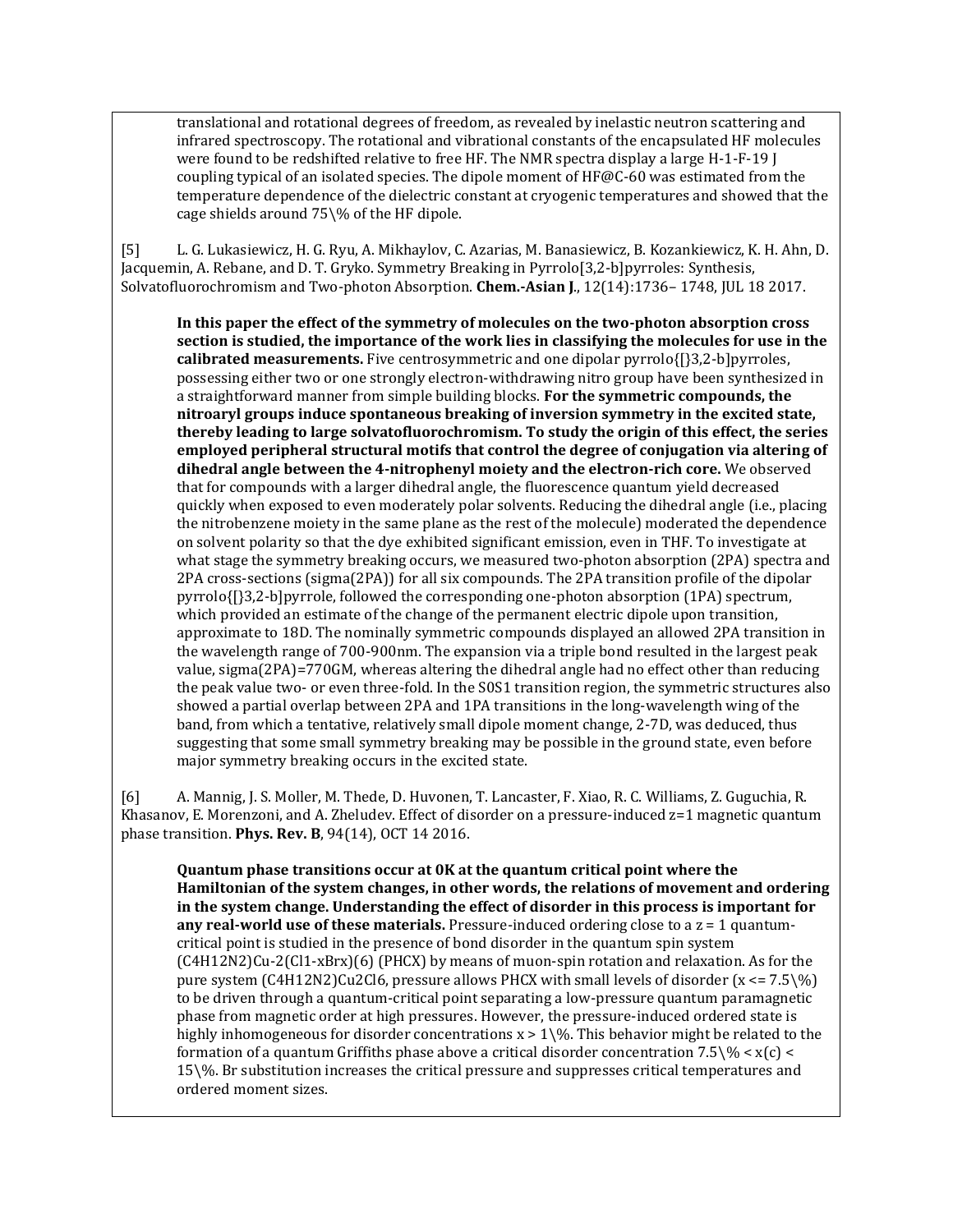[7] P. Rauwel, M. Salumaa, A. Aasna, A. Galeckas, and E. Rauwel. A Review of the Synthesis and Photoluminescence Properties of Hybrid ZnO and Carbon Nanomaterials. **J. Nanomater**., 2016.

**Photoluminescent ZnO carbon nanomaterials are an emerging class of nanomaterials with unique optical properties. They each, ZnO and carbon nanomaterials, have an advantage of being nontoxic and environmentally friendly. Their cost-effective production methods along with simple synthesis routes are also of interest.** Moreover, ZnO presents photoluminescence emission in the UV and visible region depending on the synthesis routes, shape, size, deep level, and surface defects. When combined with carbon nanomaterials, modification of surface defects in ZnO allows tuning of these photoluminescence properties to produce, for example, white light. Moreover, efficient energy transfer from the ZnO to carbon nanostructures makes them suitable candidates not only in energy harvesting applications but also in biosensors, photodetectors, and low temperature thermal imaging. This work reviews the synthesis an photoluminescence properties of 3 carbon allotropes: carbon quantum or nanodots, graphene, and carbon nanotubes when hybridized with ZnO nanostructures. Various synthesis routes for the hybrid materials with different morphologies of ZnO are presented. Moreover, differences in photoluminescence emission when combining ZnO with each of the three different allotropes are analysed.

[8] H. J. Silverstein, R. Sinclair, A. Sharma, Y. Qiu, I. Heinmaa, A. Leitmae, C. R. Wiebe, R. Stern, and H. Zhou. Naturally tuned quantum critical point in the S=1 kagome YCa3(VO)(3)(BO3)(4). **Phys. Rev. Mat.,** 2(4), APR 26 2018.

**Quantum phase transitions occur at 0K at the quantum critical point where the Hamiltonian of the system changes, in other words, the relations of movement and ordering in the system change. Search continues to find model systems where new theories can be tested that help to predict novel features and materials.** Although  $S = 1/2$  kagome systems have been intensely studied theoretically, and within the past decade been realized experimentally, much less is known about the  $S = 1$  analogs. While the theoretical ground state is still under debate, it has been found experimentally that S = kagome systems either order at low temperatures or enter a spin glass state. In this work, YCa3(VO)(3)(BO3)(4) (YCVBO) is presented, with trivalent vanadium. Owing to its unusual crystal structure, the metal-metal bonding is highly connected along all three crystallographic directions, atypical of other kagome materials. Using neutron scattering it is shown that YCVBO fails to order down to at least 50 mK and exhibits broad and dispersionless excitations. B-11 NMR provides evidence of fluctuating spins at low temperatures while dc magnetization shows critical scaling that is also observed in systems near a quantum critical point such as Herbertsmithite, despite its insulating nature and S = 1 magnetism. The evidence shown indicates that YCVBO in naturally tuned to be a quantum disordered magnet in the limit of  $T = 0$  K.

[9] Z. Wang, S. Reschke, D. Hüvonen, S. H. Do, K. Y. Choi, M. Gensch, U. Nagel, T. Rõõm, and A. Loidl. Magnetic Excitations and Continuum of a Possibly Field-Induced Quantum Spin Liquid in alpha-RuCl3. **Phys. Rev. Lett.,** 119(22), NOV 28 2017.

**The importance of the paper is in the novelty the state of matter, a quantum spin liquid, and its excitations.** We report on terahertz spectroscopy of quantum spin dynamics in alpha-RuCl3, a system proximate to the Kitaev honeycomb model, as a function of temperature and magnetic field. We follow the evolution of an extended magnetic continuum below the structural phase transition at T\_s2 = 62 K. With the onset of a long-range magnetic order at T\_N = 6.5 K, spectral weight is transferred to a well-defined magnetic excitation at 2.48 meV, which is accompanied by a higher-energy band at h\_omega(2) =  $6.48$  meV. Both excitations soften in a magnetic field, signalling a quantum phase transition close to B-c =  $7$  T, where a broad continuum dominates the dynamical response. Above B-c, the long-range order is suppressed, and on top of the continuum, emergent magnetic excitations evolve. These excitations follow clear selection rules and exhibit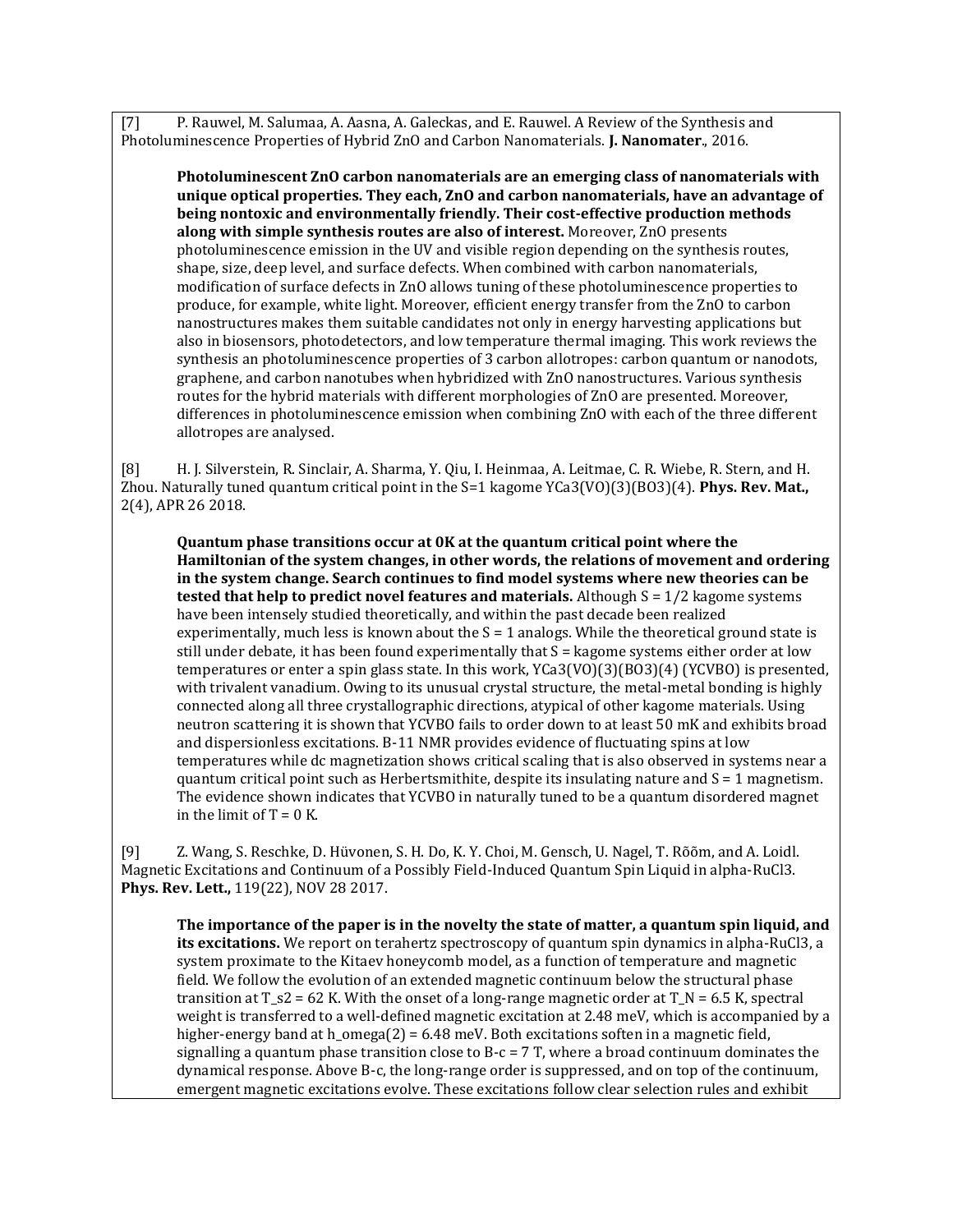distinct field dependencies, characterizing the dynamical properties of a possibly field-induced quantum spin liquid.

[10] F. Weickert, N. Harrison, B. L. Scott, M. Jaime, A. Leitmae, I. Heinmaa, R. Stern, O. Janson, H. Berger, H. Rosner, and A. A. Tsirlin. Magnetic anisotropy in the frustrated spin-chain compound beta-TeVO4. **Phys. Rev. B**, 94(6), AUG 1 2016.

**Frustration in physics is a state when a system is unable to simultaneously achieve a minimum energy for each entity involved. For example, in the antiferromagnetic Heisenberg model on a triangular lattice, the ground state cannot be the Néel state, since there will always be one "unhappy" bond. The system must come to a compromise, and the ground state is some canted antiferromagnetic arrangement. The paper is about isotropic and anisotropic magnetic behaviour of the frustrated spin-chain compound beta-TeVO4, that is more complicated than a simple antiferromagnet and has three magnetic transitions in zero magnetic field. The transitions are tracked in fields applied along different crystallographic directions using magnetization, heat capacity, and magnetostriction measurements.** Qualitatively different temperature-field diagrams are obtained below 10 T for the field applied along a or b and along c-axis, respectively. In contrast, a nearly isotropic high-field phase emerges above 18 T and persists up to the saturation that occurs around 22.5 T. Upon cooling in low fields, the transitions at T-N1 and T-N2 toward the spin-density-wave and stripe phases are of the second order whereas the transition at T-N3 toward the helical state is of the first order and entails a lattice component. Our microscopic analysis identifies frustrated J(1)-J(2) spin chains with a sizable antiferromagnetic interchain coupling in the bc-plane and ferromagnetic couplings along the a-direction. The competition between these ferromagnetic interchain couplings and the helical order within the chain underlies the incommensurate order along the adirection, a observed experimentally. While a helical state is triggered by the competition between  $J(1)$  and  $J(2)$  within the chain, the plane of the helix is not uniquely defined because of competing magnetic anisotropies. Using high-resolution synchrotron diffraction and Te-12 nuclear magnetic resonance, we also demonstrate that the crystal structure of beta-TeVO4 does not change down to 10 K, and the orbital state of V4+ is preserved.

#### **1.8 Research teams.**

*A list of the members of each research team as at 31 December 2018 should be provided and the data presented as an annex to the report***.**

## **2. ASSESSMENT OF BENEFICIARY OF EFFECTIVENESS AND IMPLEMENTATION OF PROJECT**

### **2.1 Launch of research centre of excellence.**

*Provide an assessment of the launch of the centre and of consequent opportunities and effectiveness of work.*

The CER TK134 EQUiTANT proposal was written in august 2015. All groups continued their everyday work and informal collaboration until the decision to fund the CER was made in spring 2016. Only after that we started to use the project funds and learn to manage with the administrative burden. From then on, the launch of the CER has been quite smooth and there were no setbacks in the work of the groups during the launch. In April 2016 we had a workshop in NICPB where all groups made a presentation about their current work and plans, followed by a discussion of further actions.

The CER created a wave of enthusiasm in the research groups. Since 2016 several young researches have started in NICPB with their own grants and joined the CER: L. Seinberg, PUT1048 in 2016, C. Stark, MOBJB69 in 2017, J. Adamson, MOBJD39 in 2017, I. Reile MOBTP51 in 2017 and PSG11 in 2018, M.M. Sildoja, MOBTP128, 2018. This is a real success of the CER as the new people brought in new ideas.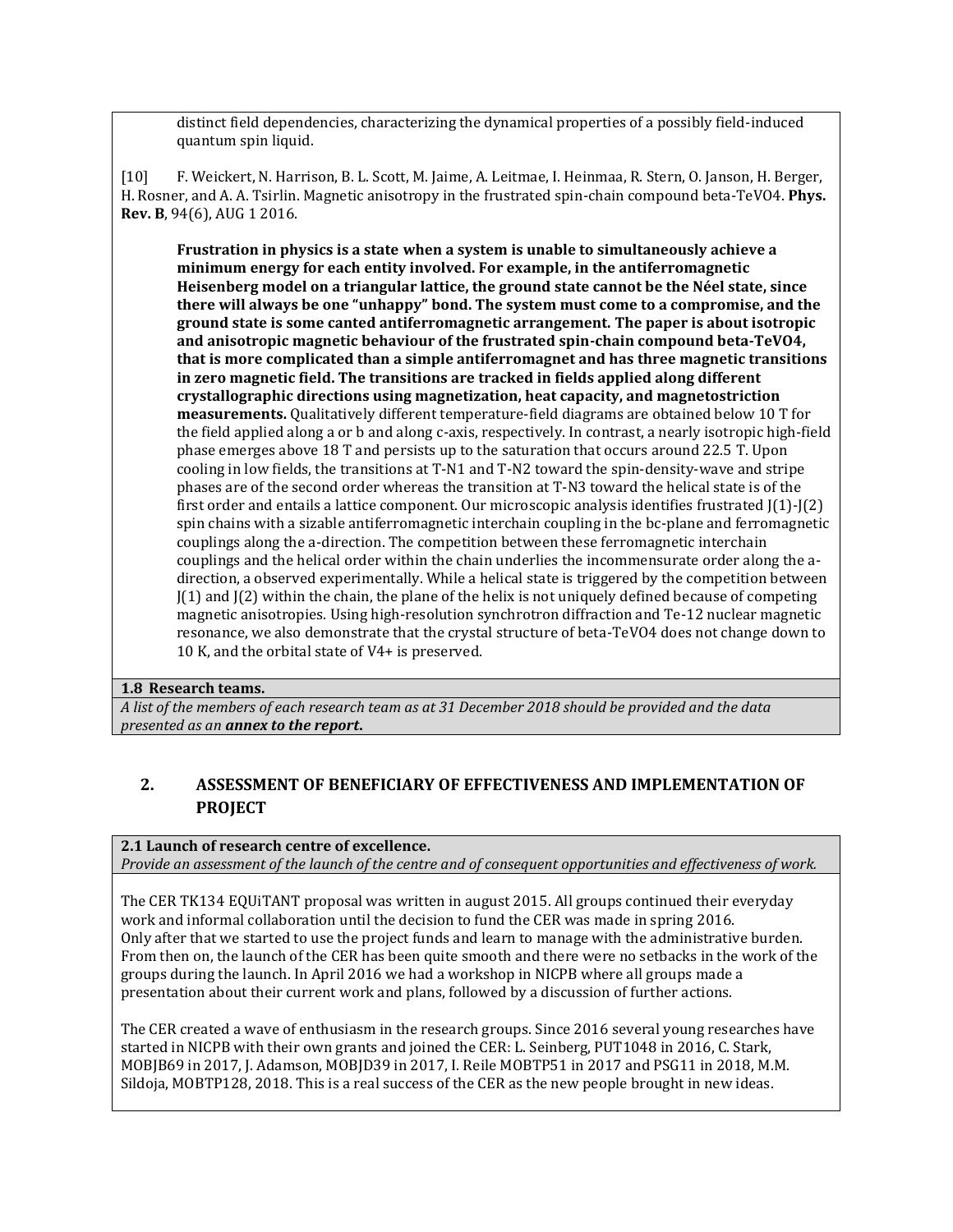**2.2 Effectiveness and implementation of project.**  *Provide an assessment of the effectiveness and implementation of the project.*

As a project, the CER has been implemented efficiently both at the administrative level and within research groups. The number of publications has been increasing faster than we predicted. We have attracted new researchers who have obtained their own research grants and started new directions. We have more graduate students. Collaborations are evolving both within NICPB and with groups from several universities, encouraged by the CER leadership. The number of collaborative research projects has increased.

To conclude, the CER functions in an effective way producing positive impact on the research performed by the groups as well as increase the visibility of the CER.

**2.3 Achievement of results of project.**  *Provide an assessment of the results to be achieved by the end of the project.*

It is quite realistic to hope that we achieve the results that were proposed in the CER project. We work efficiently, there have been no mayor problems. The number of papers that we publish each year is growing faster than we thought that we can do. We have more researches in the project and there have been more guest PhD students working in our labs than was written in the proposal.

## **3. COORDINATION AND MANAGEMENT OF WORK OF CENTRE OF EXCELLENCE AND COOPERATION WITH OTHER PARTIES**

#### **3.1 Functioning of structure of centre.**

*Describe and evaluate the structure of the centre of excellence and its functioning.*

The CER consists of seven interacting and collaborating research groups that cover terahertz spectroscopy, nuclear magnetic resonance spectroscopy, nonlinear optical spectroscopy, atomic force microscopy and physical properties measurements complemented by nanoparticle synthesis and nonecotoxicology studies plus atomic layer deposition. Two out of the seven groups are in Tartu while the others are in Tallinn.

Different experimental methods are used to study common problems and the groups share their networks of international collaborators. As a result, the CER has led to an increased communication between the research teams mostly through informal communication, joint seminars and conferences as well as exchanging ideas and complementary viewpoints.

Since in our fields of research the working culture is based on international collaboration, we believe that the present structure of the CER and its functioning is optimal for our field. On the one hand, there are regular CER activities. The responsibility for achieving research results is at the hands of the CER researchers. This allows us to develop new research projects between us and international collaborators, and we consider it to be optimal for achieving our research goals.

#### **3.2 Cooperation.**

*Describe and evaluate how the functioning of the centre of excellence has contributed to cooperation with other national and international research teams and the business sector.*

The greatest added value that is created by the CER is the increased cooperation both on national and international level. The cooperation on international level is usually informal and results in research projects of various lengths and they produce new knowledge in the form of publications.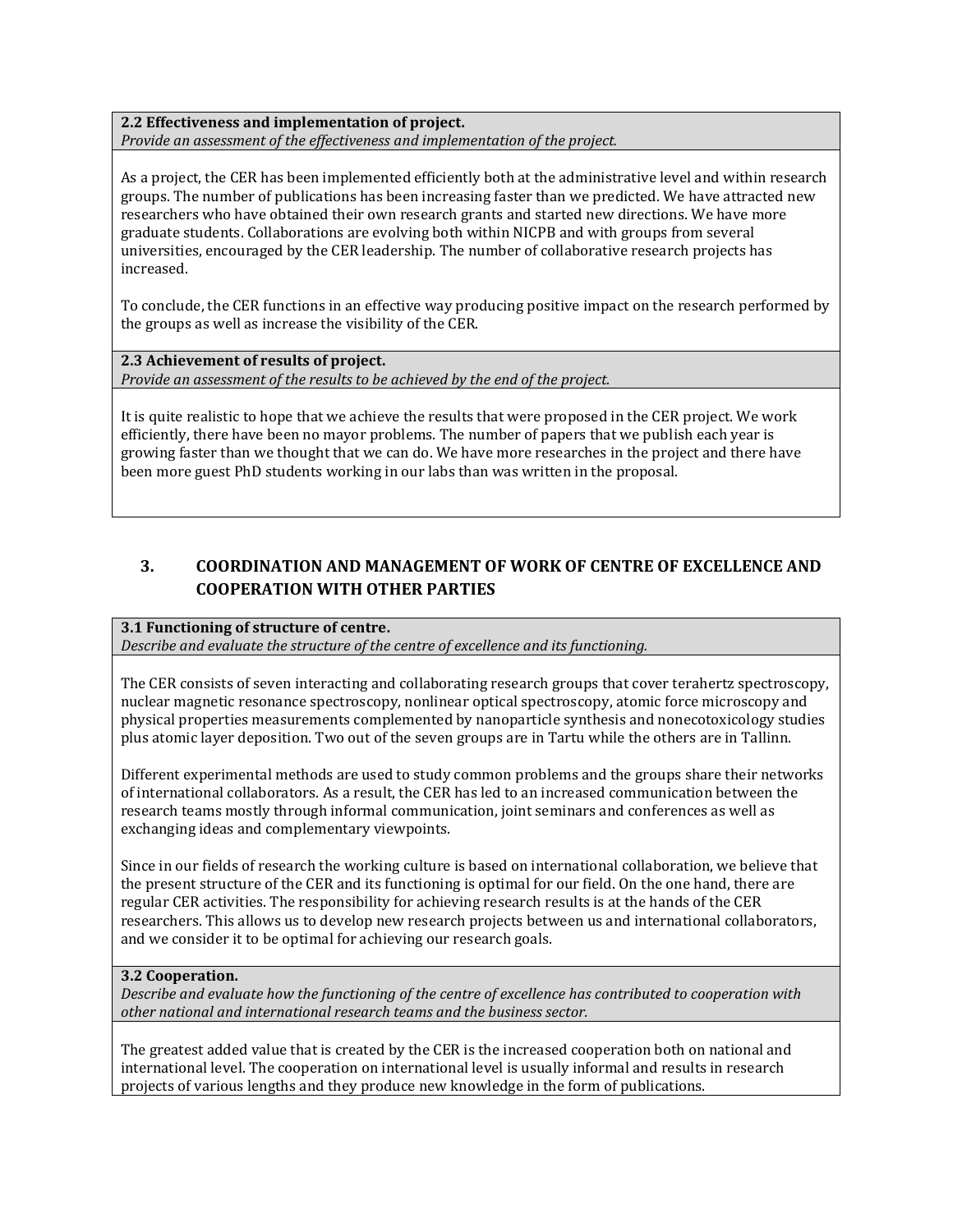On national level the cooperation has taken the form of writing joint grant applications, successful examples are **a)** R. Stern, PI from NICPB and A. Tamm from University of Tartu and **b)** J. Adamson from NICPB and PI R. Aav from Tallinn University of Technology.

Cooperation with the business sector is quite difficult to work out for hard-core solid state physics, but we are working on it.

The most important long-term business contract of NICPB is with an Estonian company Elcogen (www.elcogen.com), who is developing solid oxide fuel cells (SOFC), responsible person is J. Subbi (NMR group). Today Elcogen has industry-leading SOFC technology positioned to achieve market-enabling targets in the 3 most critical fuel cell performance parameters: efficiency, lifetime and cost. This collaboration currently does not produce scientific papers as the target is optimizing an industrial process. The goals are high, the SOFC can be used in two ways,  $1<sup>st</sup>$  to generate heat and electricity and  $2<sup>nd</sup>$  to generate H<sup>2</sup> by electrolyzing water vapor when a small voltage is applied to the cell. Thus, the SOFC can be a cornerstone of a future green hydrogen power plant, generating  $H_2$  for storage when wind or solar energy is abundant and using stored  $H_2$  to generate heat and electricity at other times.

The Estonian high-tech chemistry companies, who synthesize organic substances frequently use our 800 MHz NMR facility and especially the expertise of our researchers (T. Pehk, J. Adamson, I. Reile), because they really need to find out what molecules did they create in their processes.

The atomic layer deposition (ALD) group of A. Tamm at the Institute of Physics in the University of Tartu has contacts with companies who need specialized thin film coatings. For example they created a process to coat the inner surfaces of high pressure gas cylinders with a chemically stable layer for a company who is selling gases of very high purity.

We are working with the hospitals on applying nanotechnologies in medicine (L. Seinberg) trying to show that the use of ferroic nanoparticles as contrast agents for MRI is a better alternative to current gadolinium-based MRI contrast agents which have side effects due to their toxicity. Another medical application that we work on together with the hospitals is the use of advanced NMR methods for studying biofluids (I. Reile).

#### **3.3 Assessment of research groups.**

*Which advantages the functioning as a centre of excellence has helped to bring out between different research teams and which disadvantages this has helped to reduce.*

The clear advantage of the CER has been increased communication between groups in general. The research groups are doing well, the CER has improved our visibility and we have been able to recruit young people who have been able to secure their own research grants. That is especially important for the NMR group of NICPB where several members are not so far from retirement, and now they likely have vibrant future ahead, but it applies to all groups. Second, the CER has helped a lot to move the nanoparticle synthesis group of E. Rauwel to the Estonian University of Life Sciences. The CER has covered the salaries of several PhD students who work with the groups and that is very important, because we need the students to carry out the research.

#### **4. SOCIOECONOMIC IMPACT OF CENTRE OF EXCELLENCE**

#### **4.1 Technological, economic and cultural impact.**

*Provide an assessment of the key aspects of the technological, economic and cultural impact of the results of the research and activities of the centre at the Estonian and European Union levels.*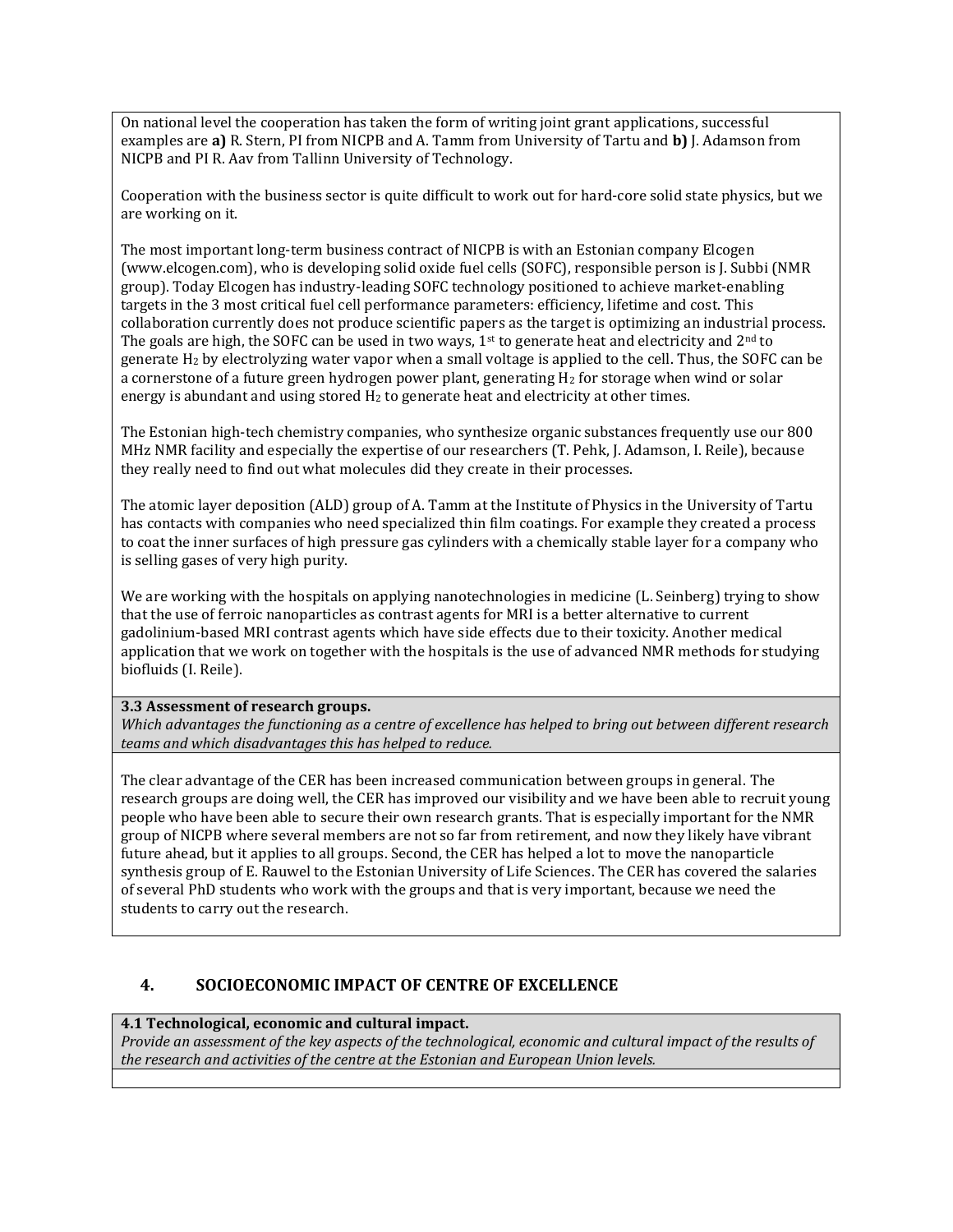While assessing the technological impact of basic research we need to consider that the research produces new knowledge that can be applied anywhere, where there are companies ready to use it and markets where to sell the product. Even the level of European Union is not enough, we need to consider the whole world. And then there is the time factor. We study and create new materials, of course we mostly study them, creating is much more difficult and requires more resources. When we use different spectroscopies to study new crystals, we rely on our friends, chemists, who constantly synthesize new materials and only very few of them are interesting enough to be grown into large crystals, that are suitable for spectroscopies. While we study these samples, we usually need to find theorists, who can understand end explain the results, because they have the required theoretical tools. Materials are different, experimental and theoretical tools also, so we constantly need to find new collaborations to advance to new fields. If we are good enough, we can collaborate with the top groups in the world.

Once we have understood one class of materials, it might happen, that they can be used to build something, but it still takes many years until some material gets truly widespread use like silicon today. In the process, we have offered an opportunity for quite several PhD students to do their research and graduate, become members of the science-based society. And that is probably the largest economic and cultural impact of our work.

**4.2 Cooperation with interest groups.**  *List the centre's most important interest groups and describe their cooperation.*

Our most important interest groups are from the scientific community. The CER has attracted several visiting scientists, PhD and master students to perform research projects at participating groups. All groups have established their own visitor programs. For several years we have used a bilateral collaboration agreement between the Estonian and Hungarian academies to enhance the joint projects. On one occasion in 2016 a PhD student Yuto Kinoshita from Tokyo University Institute of Solid State Physics (ISSP) spent 2 months with the THz group in Tallinn for training purpose, not research.

Another interest group is the community of local high-tech companies.

### **5. FINANCIAL REPORT**

#### **5.1 Use of project budget**

*The required information (Annex 1) is provided about the use of the project budget, including explanations regarding over- or underuse compared to the estimates and targets set in the application. Changes to the budget made during the reporting period are also shown.*

**5.2 Financial corrections and recoveries.** 

*Information is provided on the financial corrections made and recoveries related to the project***.**

Due to human error on one occasion (MT nr 46077) the working hours and vacation time of Dr. L. Seinberg were accounted for incorrectly. This resulted in a financial correction of 1 607.94 €. Since MT nr 46077 has been paid out it was decided by Archimedes that the funds will be recovered by reducing the next payment.

#### **5.3 Procurements conducted.**

*The procurements conducted as part of the project are reported: costs related to purchasing and updating the equipment necessary for research and development, costs related to information technology solutions,etc. The data are presented as an annex to the report.*

### **5.4 Potential changes to the budget.**

*Planned/potential changes to the project budget up to the end of the eligibility period are reported.*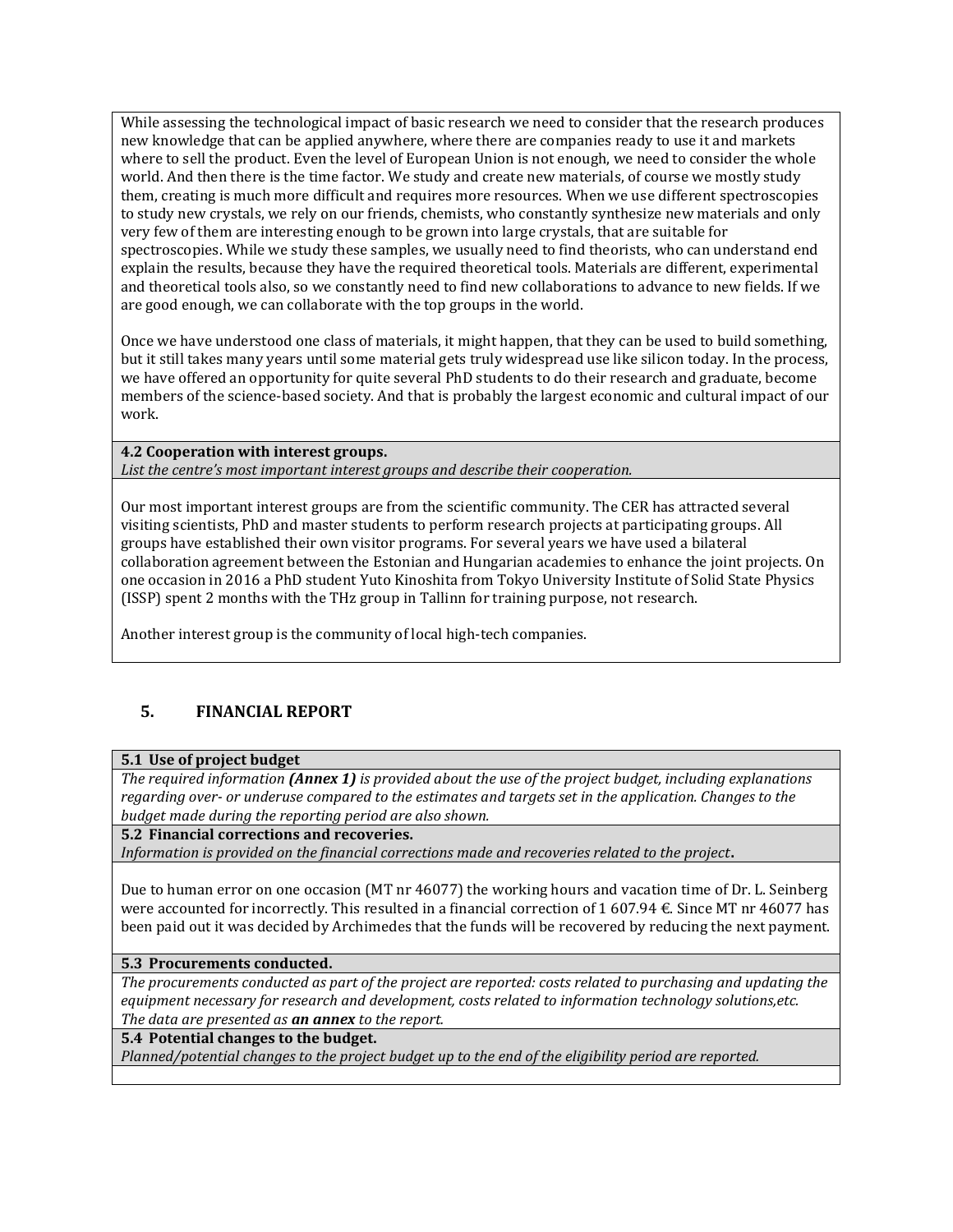We have not planned any changes to the budget up to now, but we may need to review the budget in 2020, because the large institutional grants (IUT) that NICPB currently has, end with 2019, and depending on the outcome of the new grant applications, we may need to change something. Ending of IUTs is a problem because the system of science funding in Estonia has changed, calls for new IUTs have not been opened in last years and IUTs will be deprecated by the new law. The new personal grants are smaller and shorter in duration than the IUTs. Budget fluctuations in 2020 that are inevitable, considering the 20% average success rate on applying for new grants – even if we are doing twice as good (like in the 2018 round), some of us still get rejected and we probably need to increase the amount of personnel costs and reduce others, like costs for maintenance and repair.

### **6. LIST OF ADDITIONAL DOCUMENTS**

|             | The following additional documents have been annexed to the report (please note):                             |
|-------------|---------------------------------------------------------------------------------------------------------------|
| $\boxtimes$ | Financial statement of the project (as of the month preceding the submission of the interim report) (ANNEX 1) |
|             |                                                                                                               |
| $\boxtimes$ | Centre of excellence result and effect indicators (ANNEX 2)                                                   |
| $\boxtimes$ | List of publications of the centre of excellence (as at 31 December 2018)                                     |
| $\boxtimes$ | A list of the members of each research team (as at 31 December 2018)                                          |
| ⊠           | List of the procurements conducted                                                                            |
|             | Additional information                                                                                        |

I confirm that all the data presented in this report are correct and that the assistance has been used in compliance with the obligations laid down in the Structural Assistance Act and in legislation issued on the basis thereof, in the decision of satisfying the assistance and in the regulation of the measure "Supporting research centres of excellence for strengthening international competitiveness and top quality"

| Name and position of the person with the right to<br>represent the beneficiary | <b>Date</b> |
|--------------------------------------------------------------------------------|-------------|
| Urmas Nagel                                                                    | 15.01.2019  |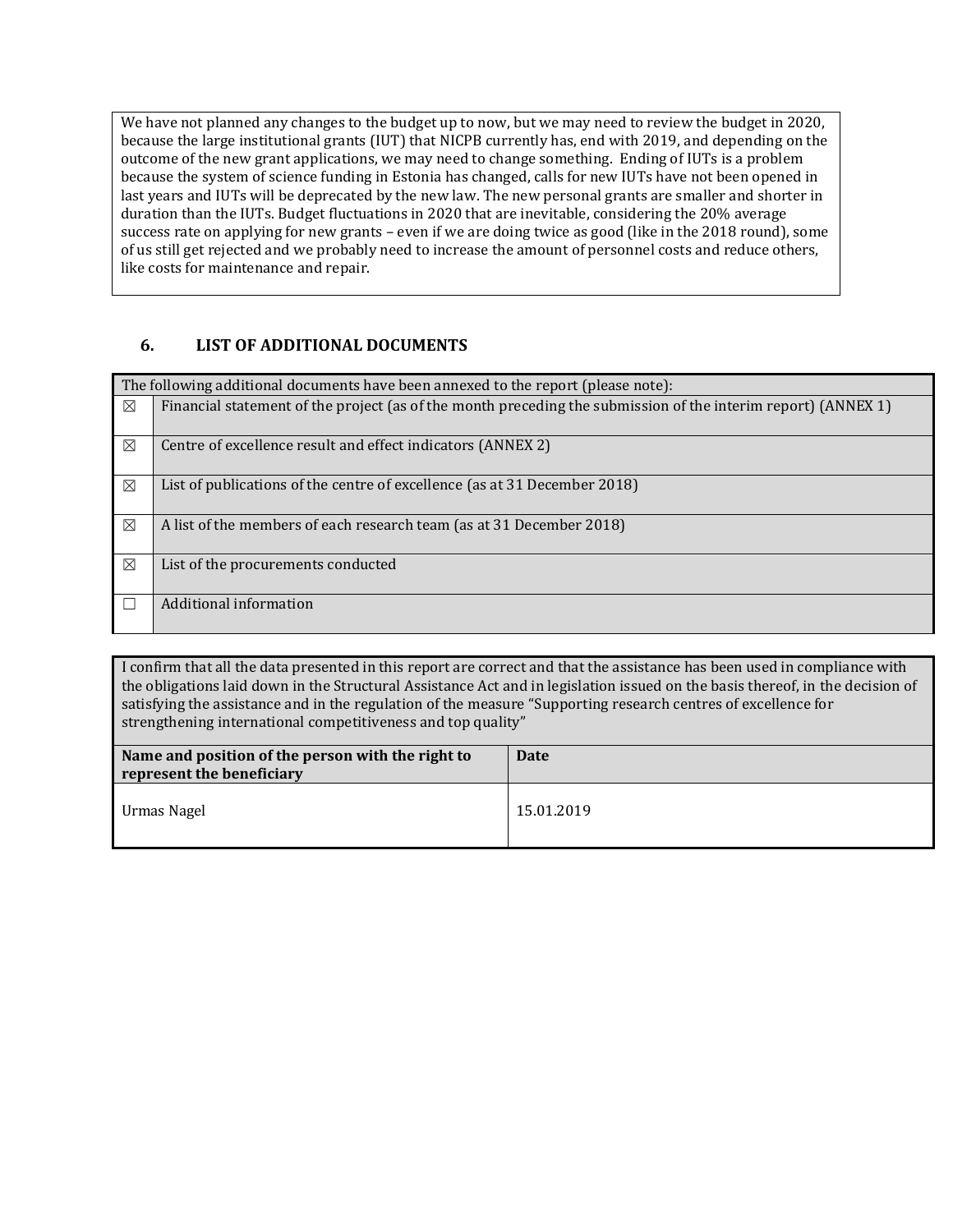## **ANNEX 1**

### **FINANCIAL REPORT OF PROJECT BY COST TYPE**

|                                                                                                                                                                                                                                                                                                                                                             |                   | Implementation of the project's budget                                                                                                                                                    |                                                          |                                                                                                                                                                                                                                                                                                            |  |
|-------------------------------------------------------------------------------------------------------------------------------------------------------------------------------------------------------------------------------------------------------------------------------------------------------------------------------------------------------------|-------------------|-------------------------------------------------------------------------------------------------------------------------------------------------------------------------------------------|----------------------------------------------------------|------------------------------------------------------------------------------------------------------------------------------------------------------------------------------------------------------------------------------------------------------------------------------------------------------------|--|
| Cost objective                                                                                                                                                                                                                                                                                                                                              | Project<br>budget | Implementation<br>of the budget as<br>of the date of<br>submitting the<br>most recent<br>financial<br>statement<br>(cumulatively as implement<br>from the<br>beginning of the<br>project) | Budget<br>fulfilment,<br>% Percent<br>of budget<br>ation | Explanations about the implementation of the budget compared to the valid budget<br>(incl. describe the content of the changes in the budget made until today)                                                                                                                                             |  |
| Expenses and travel costs related to                                                                                                                                                                                                                                                                                                                        | 112 000.00        | 20 673.30                                                                                                                                                                                 | 18.46                                                    | As we have had other resources, mainly the institutional grants (IUT) and the                                                                                                                                                                                                                              |  |
| organizing trainings and participating in such                                                                                                                                                                                                                                                                                                              |                   |                                                                                                                                                                                           |                                                          | administrative burden of using the CER funds is large, we have used less                                                                                                                                                                                                                                   |  |
| trainings, and related to researcher mobility                                                                                                                                                                                                                                                                                                               |                   |                                                                                                                                                                                           |                                                          | travel money. The last year of IUT-s is 2019 and it may happen that we need<br>to use more CER funds to cover travel costs in the next years. Currently we do<br>not plan to change the budget.                                                                                                            |  |
| Rental costs related to equipment, machinery                                                                                                                                                                                                                                                                                                                | $\mathbf{0}$      |                                                                                                                                                                                           |                                                          |                                                                                                                                                                                                                                                                                                            |  |
| and vehicles needed for research                                                                                                                                                                                                                                                                                                                            |                   |                                                                                                                                                                                           |                                                          |                                                                                                                                                                                                                                                                                                            |  |
| Purchase or leasing of a road vehicle specially<br>adjusted for research                                                                                                                                                                                                                                                                                    | $\theta$          |                                                                                                                                                                                           |                                                          |                                                                                                                                                                                                                                                                                                            |  |
| Costs related to acquisition, improvement,<br>installation and configuration of equipment<br>and machinery, lab furnishings and field study<br>outfit and work equipment; also the costs<br>related to the acquisition, improvement,<br>installation and configuration of equipment,<br>machinery and lab furnishings which are an<br>integral part to work | 200 000.00        | 136 609.40                                                                                                                                                                                | 68.30                                                    | The largest single item acquired was a femtosecond laser system that covers<br>112.3 k€, the next largest item was the glovebox (16.648 k€). We expected to<br>invest mostly in the beginning of the project.                                                                                              |  |
| Maintenance and repair costs related to<br>equipment and machinery to be purchased or<br>already existing; also maintenance and repair                                                                                                                                                                                                                      | 168 000.00        | 0.00                                                                                                                                                                                      | 0.00                                                     | We have not had mayor breakdowns of main scientific instruments and we<br>have had other resources to cover the smaller maintenance costs, we have<br>not used CER funds for maintenance and repair up to now. We will decide<br>latest in the beginning 2021 if we need to change the budget and allocate |  |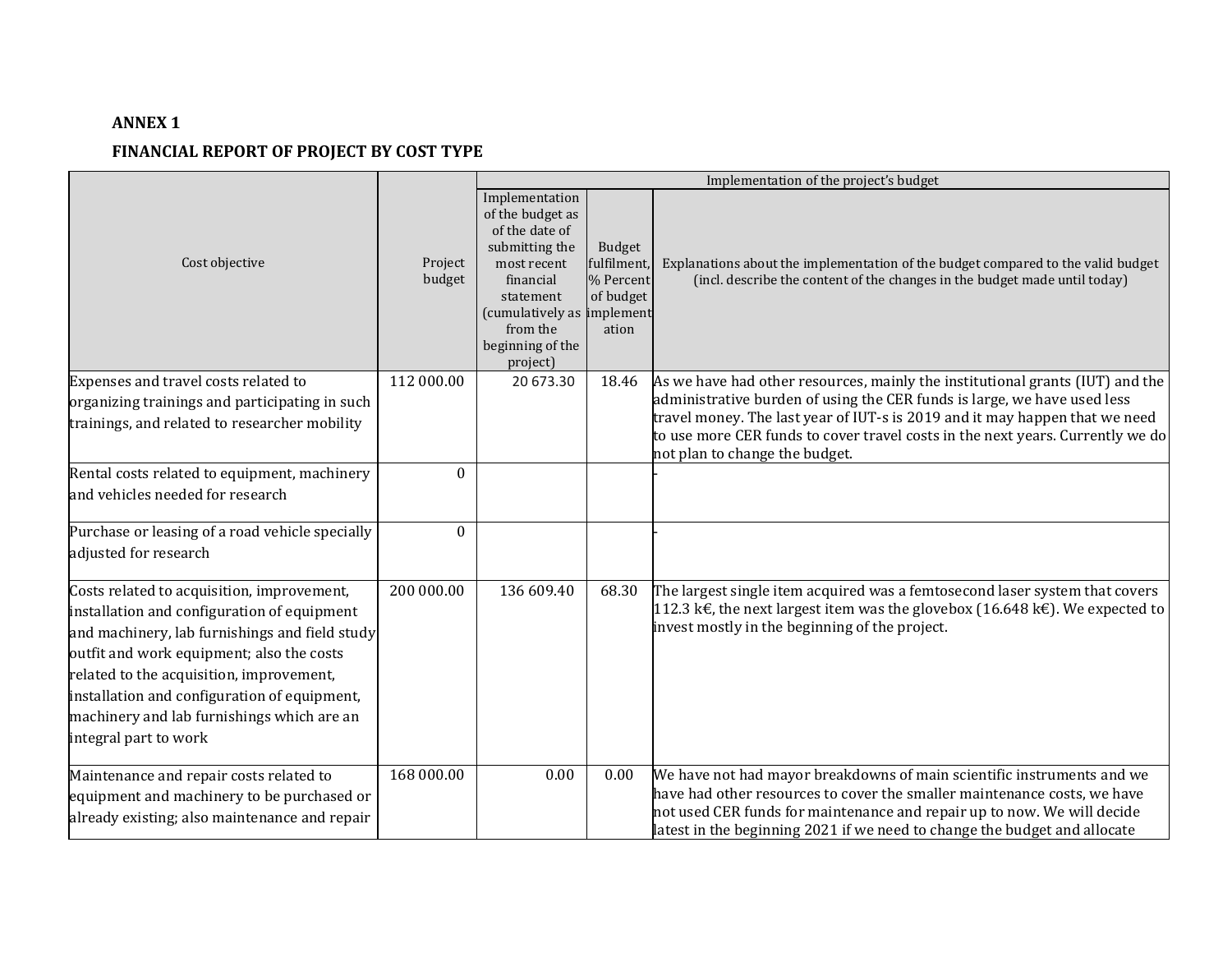| costs for technology that is integral part to                                                                                                                                                                                                                                                                                |             |              |       | some of the maintenance and repair costs to direct staff expenses.                                                                                                                                                                                                                                                              |
|------------------------------------------------------------------------------------------------------------------------------------------------------------------------------------------------------------------------------------------------------------------------------------------------------------------------------|-------------|--------------|-------|---------------------------------------------------------------------------------------------------------------------------------------------------------------------------------------------------------------------------------------------------------------------------------------------------------------------------------|
| equipment and machinery to be purchased or                                                                                                                                                                                                                                                                                   |             |              |       |                                                                                                                                                                                                                                                                                                                                 |
| already existing                                                                                                                                                                                                                                                                                                             |             |              |       |                                                                                                                                                                                                                                                                                                                                 |
| Costs for subcontracting in order to carry out<br>the project                                                                                                                                                                                                                                                                | $\theta$    |              |       |                                                                                                                                                                                                                                                                                                                                 |
| Costs for IT solutions, including the expenses<br>related to creating data entry and analysis<br>environment, database development,<br>hardware and software; except for the IT<br>solution costs described in the Joint Order<br>Article 9 SubSection 5 Item 3 (IT expenses<br>considered to be a project's overhead costs) | 50 000.00   | 6782.43      | 13.56 | We have spent less than originally planned on IT solutions. We will decide<br>latest in the beginning 2021 if we need to change the budget and allocate<br>some of the costs of IT solutions to direct staff expenses.                                                                                                          |
| Costs related to dissemination, publication<br>and popularization of research results;<br>including costs related to event organization<br>(at least 2% of the allocation)                                                                                                                                                   | 74 000.00   | 9 289.61     | 12.55 | Clearly dissemination, publication and popularization of research results and<br>costs related to event organization has not been implemented well enough<br>and we need to act. We plan to make a dissemination campaign in the second<br>part of the CER period that focuses on the obtained results and new<br>prospectives. |
| Other costs directly related to supported<br>activities and necessary for the said activities<br>(e.g. materials, accessories, etc.)                                                                                                                                                                                         | 95 666.32   | 41 979.66    | 43.88 | This section of the budget has been used almost proportionally with the time<br>span of the CER.                                                                                                                                                                                                                                |
| Direct staff expenses (except for staff<br>expenses related to project administration)                                                                                                                                                                                                                                       | 2738 601.79 | 864 962.26   | 31.58 | We have been slightly conservative in using the budget for direct staff<br>expenses, because we are probably facing fluctuations in the budget when the<br>IUTs in NICPB end with 2019 and we need to secure several new grants.                                                                                                |
| Indirect expenses, 15% of direct staff<br>expenses (Joint Order Article 9 SubSections<br>46)                                                                                                                                                                                                                                 | 410 790.27  | 129 744.67   | 31.58 | No comments.                                                                                                                                                                                                                                                                                                                    |
| Total eligible costs                                                                                                                                                                                                                                                                                                         | 3849058.38  | 1 210 041.33 | 31.44 | No comments                                                                                                                                                                                                                                                                                                                     |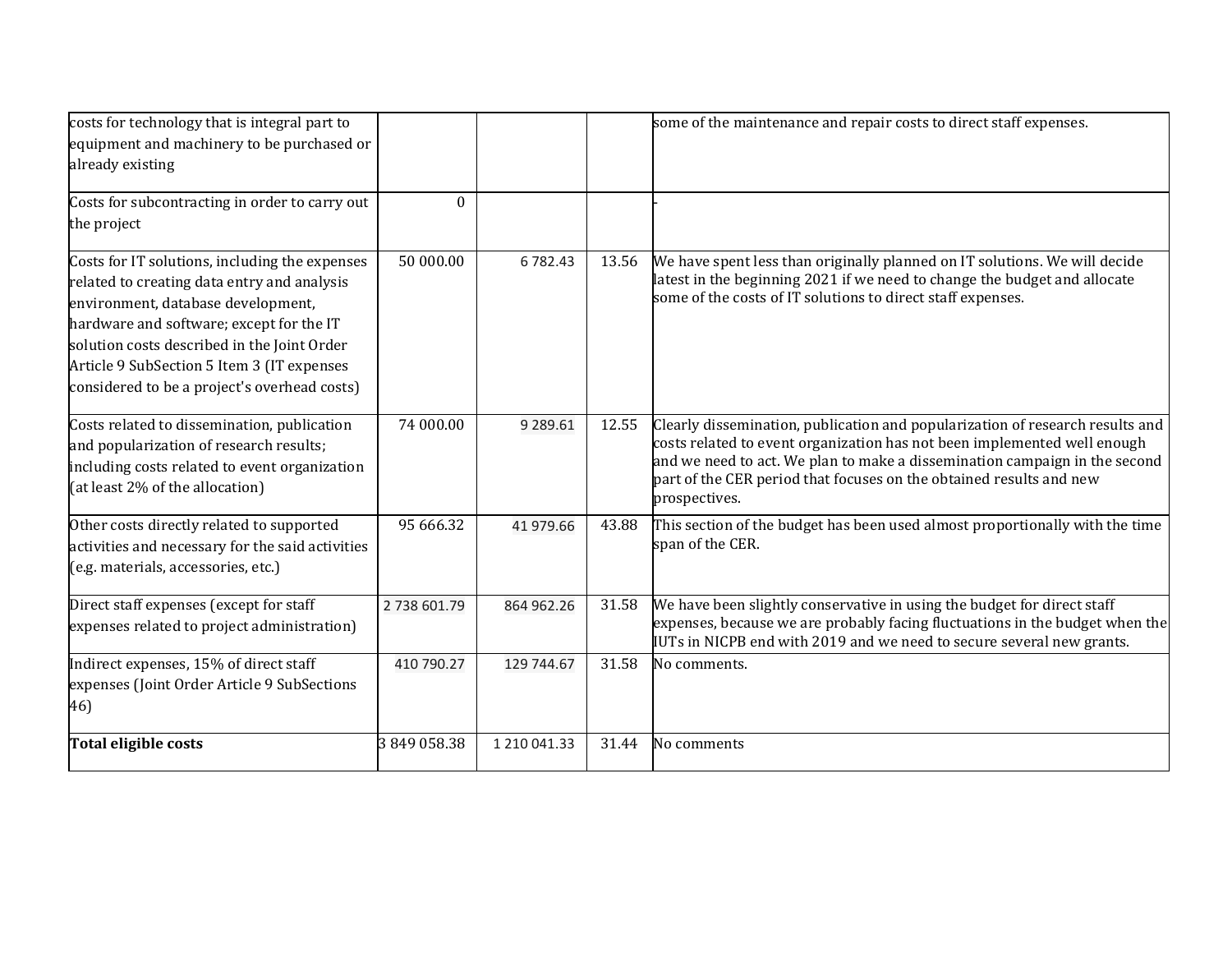## **ANNEX 2**

## **The output indicator of the centre of excellence**

| Number of publications published by CER scientists in a calendar year in the Thomson Reuters Web of Science<br>database (databases SCIEXPANDED, SSCI and A&HCI) and in journals indexed in European Reference Index for<br>the Humanities and the Social Sciences (ERIH PLUS). |  | 2017 | 2018 |
|--------------------------------------------------------------------------------------------------------------------------------------------------------------------------------------------------------------------------------------------------------------------------------|--|------|------|
| The output indicator in the application                                                                                                                                                                                                                                        |  | -23  | 25   |
| Actual results of the centre of excellence                                                                                                                                                                                                                                     |  | 36   | -32  |

### **Add explanations if the planned results are not achieved**

| 2016 | The centre of excellence started after the application turned out to be a success in 1 <sup>st</sup> quarter of 2016 and the grant number was not<br>added to papers that were submitted in the beginning of the year 2016. Therefore, the actual number reached in 2016 is less than<br>projected in 2015. In the 2016 annual report the number of published papers was 14, but now it appears that the actual number was 15.<br>The reason for the difference is a paper published close to the end of the year. See the list of publications that is split between the years. |
|------|----------------------------------------------------------------------------------------------------------------------------------------------------------------------------------------------------------------------------------------------------------------------------------------------------------------------------------------------------------------------------------------------------------------------------------------------------------------------------------------------------------------------------------------------------------------------------------|
| 2017 | The original target indicator from the proposal 28 was reduced to 23 in February 2016 after the project was approved with reduced<br>budget. However, we did much better than we expected! The number of published papers that was reported in the 2017 annual report<br>was 37, now it appears that the correct number was 36. The reason for the difference is a paper published close to the end of the year.<br>See the list of publications that is split between the years.                                                                                                |
| 2018 | The original target indicator from the proposal 29 was reduced to 25 in February 2016 after the project was approved with reduced<br>budget. However, we did much better than we expected also in 2018!                                                                                                                                                                                                                                                                                                                                                                          |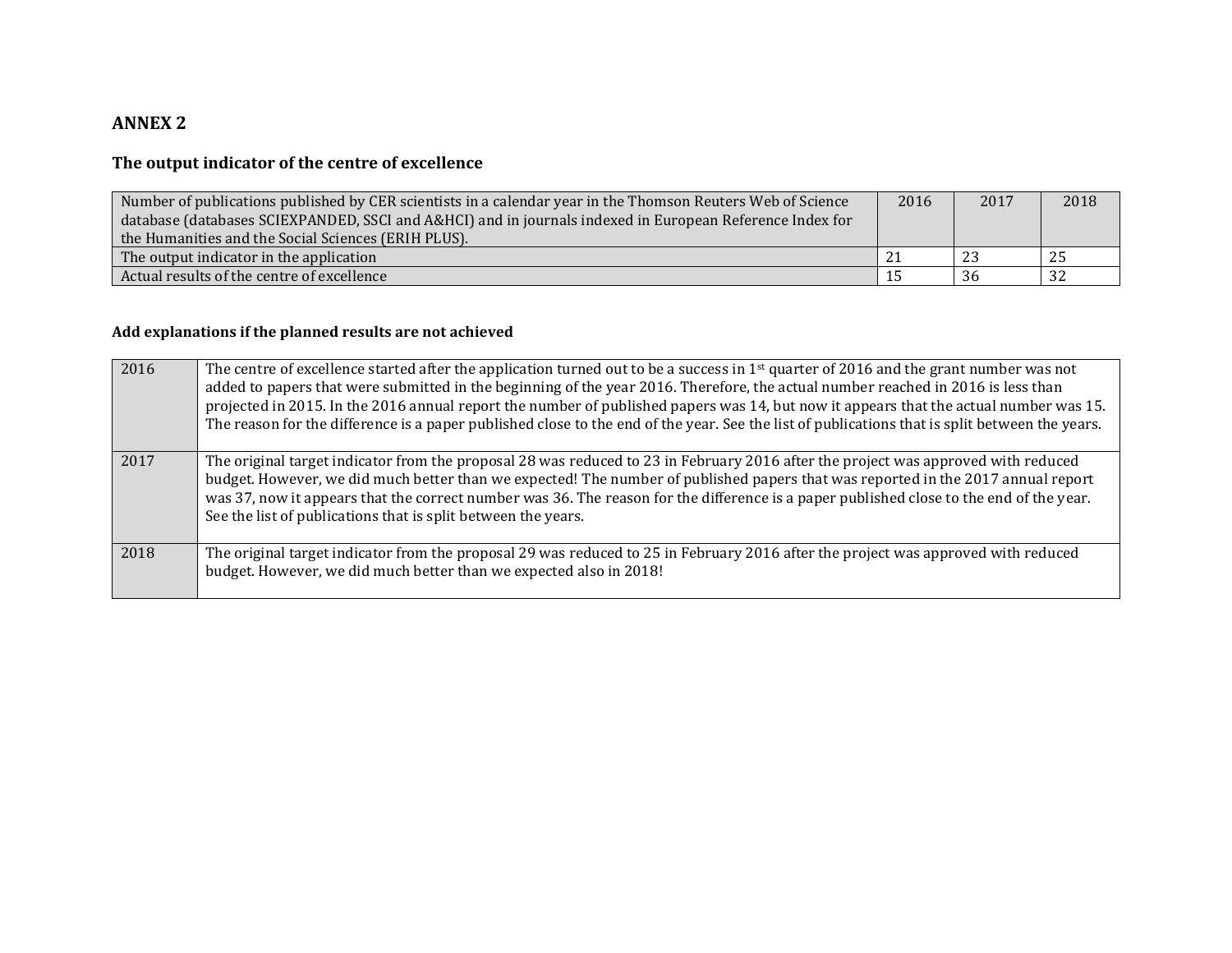## 2016 list of publications as of 31.12.2018

## References

- [1] S. Dueñas, H. Castán, H. García, T. Arroval, A. Tamm, K. Kukli, and J. Aarik. (invited) a complete suite of experimental techniques for electrical characterization of conventional and incoming high-k dielectric-based devices. ECS Trans., 72(2):153–165, 2016.
- [2] V. N. Glazkov, Y. V. Krasnikova, D. Huvonen, and A. Zheludev. Formation of the  $S=1$  paramagnetic centers in the bond-diluted spin-gap magnet. J. Phys.-Condes. Matter, 28(20), MAY 25 2016.
- [3] J. Kohlrautz, J. Haase, E. L. Green, Z. T. Zhang, J. Wosnitza, T. Herrmannsdoerfer, H. A. Dabkowska, B. D. Gaulin, R. Stern, and H. Kuehne. Field-stepped broadband NMR in pulsed magnets and application to SrCu2(BO3)(2) at 54 T. J. Magn. Reson., 271:52–59, OCT 2016.
- [4] A. Krachmalnicoff, R. Bounds, S. Mamone, S. Alom, M. Concistre, B. Meier, K. Kouril, M. E. Light, M. R. Johnson, S. Rols, A. J. Horsewill, A. Shugai, U. Nagel, T. Room, M. Carravetta, M. H. Levitt, and R. J. Whitby. The dipolar endofullerene HF $\mathcal{O}_6$ 60. Nat. Chem., 8(10):953–957, OCT 2016.
- [5] S. Küünal, S. Kutti, P. Rauwel, M. Guha, D. Wragg, and E. Rauwel. Biocidal properties study of silver nanoparticles used for application in green housing. International Nano Letters, 6(3):191–197, 2016.
- [6] A. Mannig, J. S. Moller, M. Thede, D. Huvonen, T. Lancaster, F. Xiao, R. C. Williams, Z. Guguchia, R. Khasanov, E. Morenzoni, and A. Zheludev. Effect of disorder on a pressure-induced  $z=1$  magnetic quantum phase transition. Phys. Rev. B, 94(14), OCT 14 2016.
- [7] I. V. Plokhikh, D. O. Charkin, V. Y. Verchenko, A. N. Kuznetsov, S. M. Kazakov, A. A. Tsirlin, and A. V. Shevelkov. Structural and Thermodynamic Stability of the "1111" Structure Type: A Case Study of the EuFZnPn Series. Inorg. Chem., 55(23):12409–12418, DEC 5 2016.
- [8] M. Puttaswamy, M. Vehkamaki, K. Kukli, M. C. Dimri, M. Kemell, T. Hatanpaa, M. J. Heikkila, K. Mizohata, R. Stern, M. Ritala, and M. Leskela. Bismuth iron oxide thin films using atomic layer deposition of alternating bismuth oxide and iron oxide layers. Thin Solid Films, 611:78–87, JUL 29 2016.
- [9] P. Rauwel, A. Galeckas, M. Salumaa, F. Ducroquet, and E. Rauwel. Photocurrent generation in carbon nanotube/cubic-phase HfO2 nanoparticle hybrid nanocomposites. Beilstein J. Nanotechnol., 7:1075–1085, JUL 26 2016.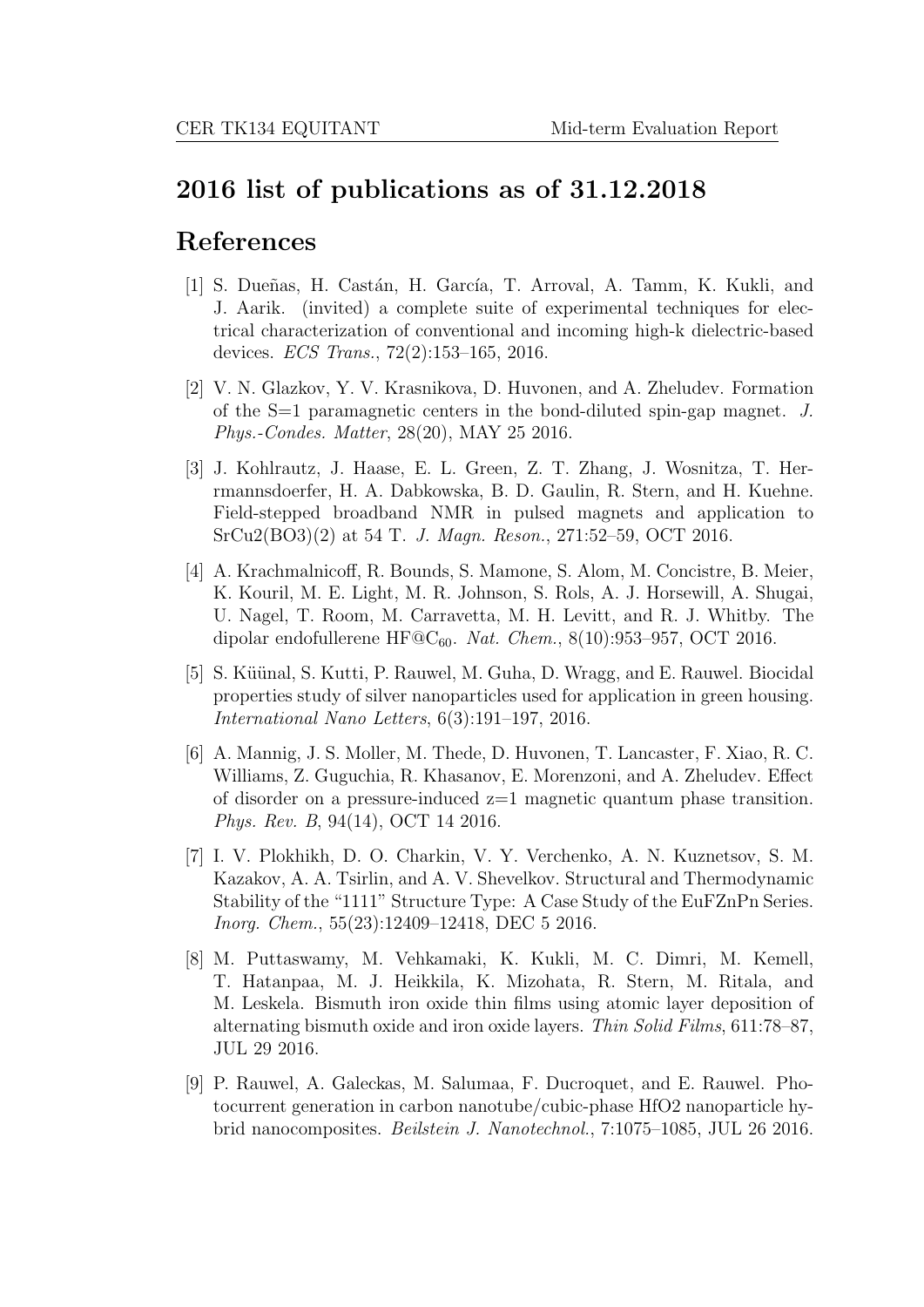- [10] P. Rauwel, M. Salumaa, A. Aasna, A. Galeckas, and E. Rauwel. A Review of the Synthesis and Photoluminescence Properties of Hybrid ZnO and Carbon Nanomaterials. J. Nanomater., 2016.
- [11] A. Tamm, I. O. Acik, T. Arroval, A. Kasikov, H. Seemen, M. Marandi, M. Krunks, A. Mere, K. Kukli, and J. Aarik. Plasmon resonance effect caused by gold nanoparticles formed on titanium oxide films. Thin Solid Films, 616:449–455, OCT 1 2016.
- [12] A. Tamm, L. Seinberg, J. Kozlova, J. Link, P. Pikma, R. Stern, and K. Kukli. Quasicubic alpha-Fe2O3 nanoparticles embedded in TiO2 thin films grown by atomic layer deposition. Thin Solid Films, 612:445–449, AUG 1 2016.
- [13] A. Trummal, L. Lipping, I. Kaljurand, I. A. Koppel, and I. Leito. Acidity of Strong Acids in Water and Dimethyl Sulfoxide. J. Phys. Chem. A, 120(20):3663–3669, MAY 26 2016.
- [14] V. Y. Verchenko, S. S. Sokolov, A. A. Tsirlin, A. V. Sobolev, I. A. Presniakov, M. A. Bykov, M. A. Kirsanova, and A. V. Shevelkov. New Fe-based layered telluride Fe3-delta As1-yTe2: synthesis, crystal structure and physical properties. Dalton Trans., 45(42):16938–16947, 2016.
- [15] F. Weickert, N. Harrison, B. L. Scott, M. Jaime, A. Leitmae, I. Heinmaa, R. Stern, O. Janson, H. Berger, H. Rosner, and A. A. Tsirlin. Magnetic anisotropy in the frustrated spin-chain compound beta-TeVO4. Phys. Rev. B, 94(6), AUG 1 2016.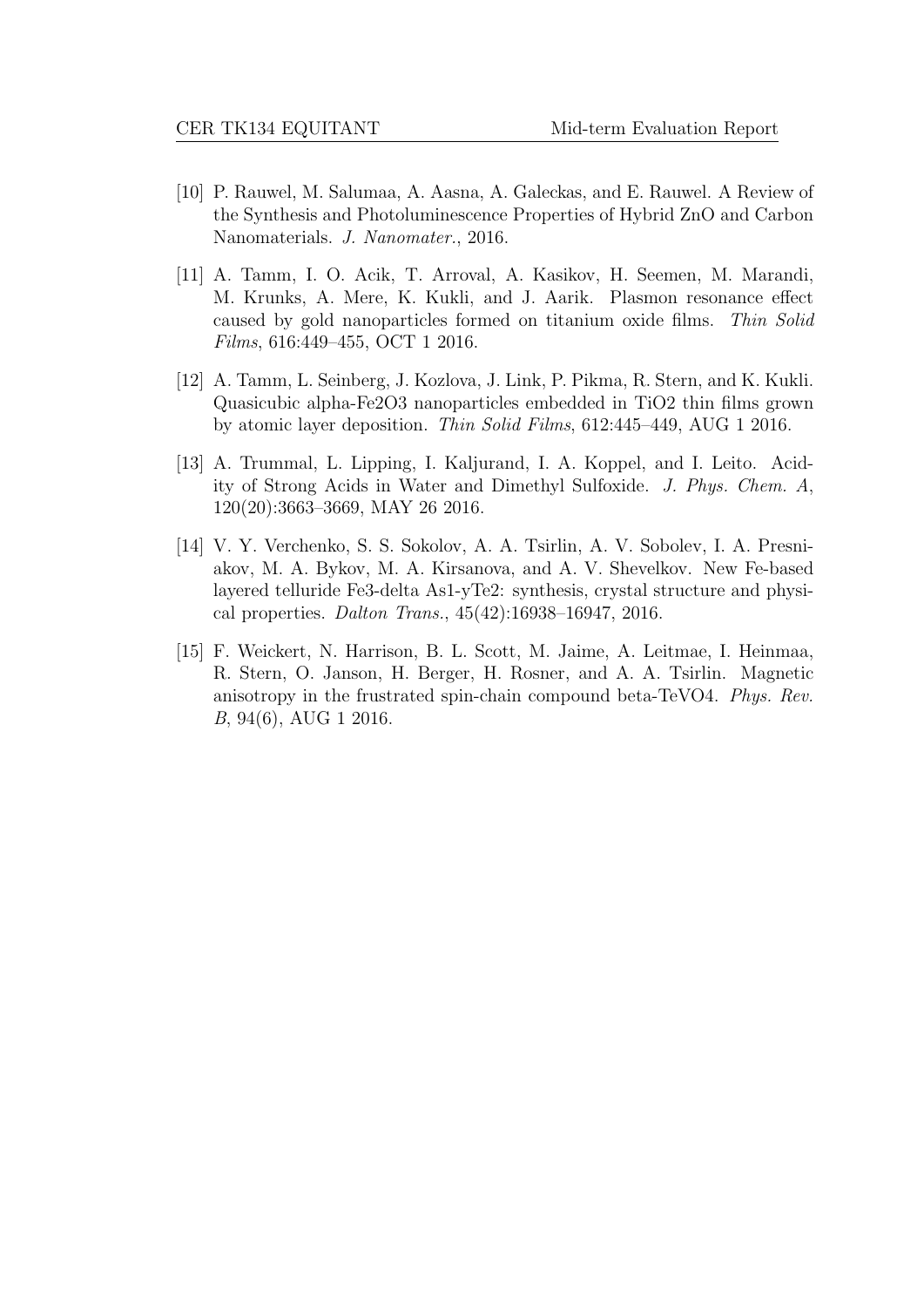## 2017 list of publications as of 31.12.2018

## References

- [1] M. Ahonen, A. Kahru, A. Ivask, K. Kasemets, S. K˜oljalg, P. Mantecca, I. Vinković Vrček, M. M. Keinanen-Toivola, and F. Crijns. Proactive Approach for Safe Use of Antimicrobial Coatings in Healthcare Settings: Opinion of the COST Action Network AMiCI. Int. J. Environ. Res. Public Health, 14(4), APR 2017.
- [2] E. Aleksanyan, M. Kirm, E. Feldbach, K. Kukli, S. Lange, I. Sildos, and A. Tamm. Luminescence properties of er3+ doped zirconia thin films and zro2/er2o3 nanolaminates grown by atomic layer deposition. Optical Materials, 74(Supplement C):27 – 33, 2017. Special Issue of 6th International Conference of Excited States of Transition Elements and Workshop on Luminescence (ESTE 2016).
- [3] A. Cifuentes-Rius, A. Ivask, S. Das, N. Penya-Auladell, L. Fabregas, N. L. Fletcher, Z. H. Houston, K. J. Thurecht, and N. H. Voelcker. Gold Nanocluster-Mediated Cellular Death under Electromagnetic Radiation. ACS Appl. Mater. Interfaces, 9(47):41159–41167, NOV 29 2017.
- [4] A. Cifuentes-Rius, A. Ivask, E. Sporleder, I. Kaur, Y. Assan, S. Rao, D. Warther, C. A. Prestidge, J.-O. Durand, and N. H. Voelcker. Dual-Action Cancer Therapy with Targeted Porous Silicon Nanovectors. Small, 13(29), AUG 4 2017.
- [5] R. S. Fishman, S. Bordács, V. Kocsis, I. Kézsmárki, J. Viirok, U. Nagel, T. Rõõm, A. Puri, U. Zeitler, Y. Tokunaga, Y. Taguchi, and Y. Tokura. Competing exchange interactions in multiferroic and ferrimagnetic CaBaCo4O7. Phys. Rev. B, 95(2), JAN 23 2017.
- [6] M. Fomitsenko, A. Peterson, I. Reile, H. Cong, S. Kaabel, E. Prigorchenko, I. Jarving, and R. Aav. A quantitative method for analysis of mixtures of homologues and stereoisomers of hemicucurbiturils that allows us to follow their formation and stability. New J. Chem.,  $41(6):2490-2497$ , MAR 21 2017.
- [7] D. He, E. Rauwel, R. Malpass-Evans, M. Carta, N. B. McKeown, D. B. Gorle, M. A. Kulandainathan, and F. Marken. Redox reactivity at silver microparticle-glassy carbon contacts under a coating of polymer of intrinsic microporosity (PIM). J. Solid State Electrochem., 21(7):2141–2146, JUL 2017.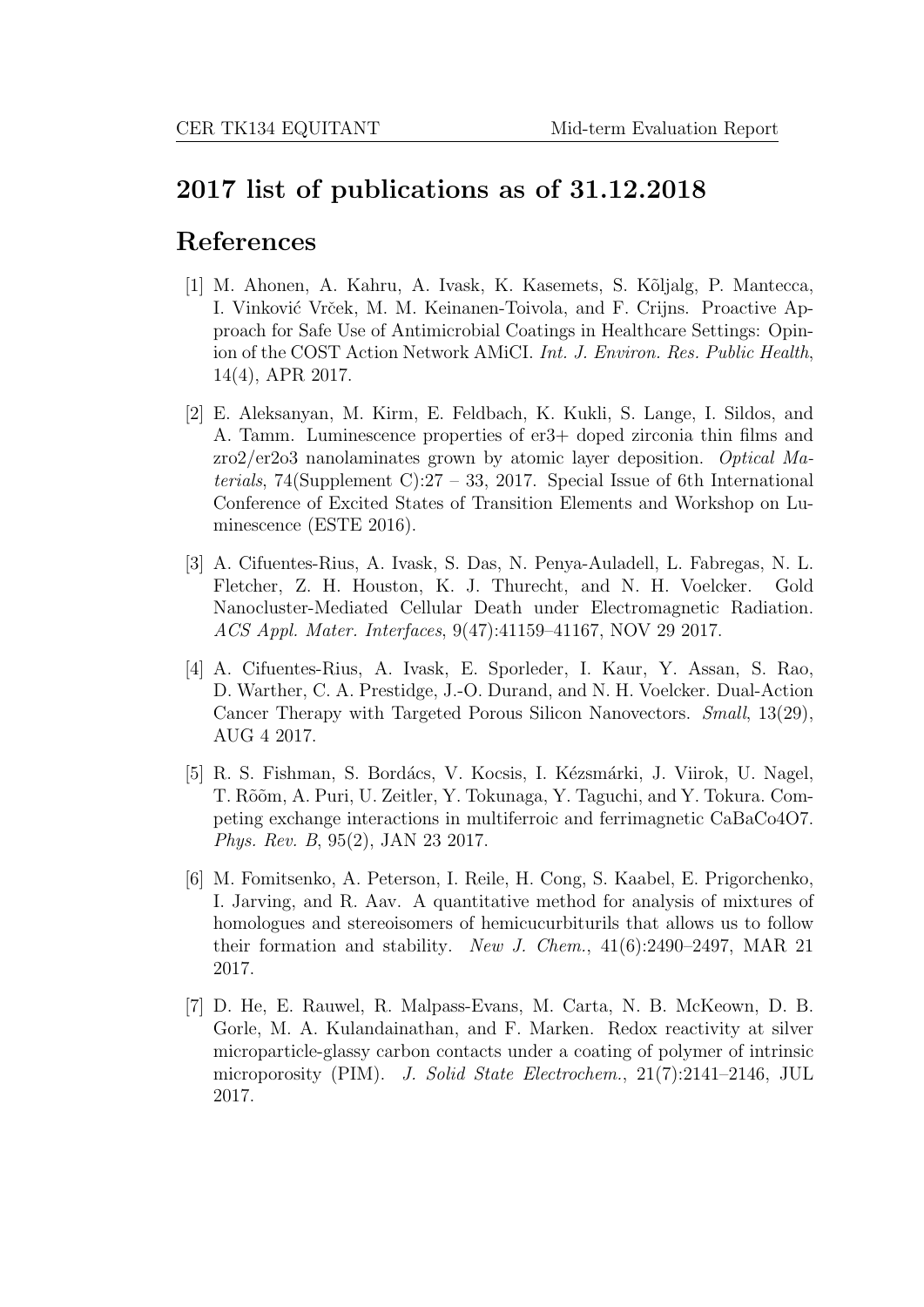- [8] A. Ivask, A. J. Mitchell, C. M. Hope, S. C. Barry, E. Lombi, and N. H. Voelcker. Single Cell Level Quantification of Nanoparticle-Cell Interactions Using Mass Cytometry. Anal. Chem., 89(16):8228–8232, AUG 15 2017.
- [9] A. Ivask, A. J. Mitchell, A. Malysheva, N. H. Voelcker, and E. Lombi. Methodologies and approaches for the analysis of cell–nanoparticle interactions. Wiley Interdisciplinary Reviews: Nanomedicine and Nanobiotechnology, pages e1486–n/a, 2017. e1486.
- [10] A. Ivask, K. G. Scheckel, P. Kapruwan, V. Stone, H. Yin, N. H. Voelcker, and E. Lombi. Complete transformation of zno and cuo nanoparticles in culture medium and lymphocyte cells during toxicity testing. Nanotoxicology, 11(2):150–156, 2017. PMID: 28165880.
- [11] M. Jebrane, N. Terziev, and I. Heinmaa. Biobased and Sustainable Alternative Route to Long-Chain Cellulose Esters. Biomacromolecules, 18(2):498– 504, FEB 2017.
- [12] U. Joost, A. Sutka, M. Visnapuu, A. Tamm, M. Lembinen, M. Antsov, K. Utt, K. Smits, E. Nõmmiste, and V. Kisand. Colorimetric gas detection by the varying thickness of a thin film of ultrasmall PTSA-coated TiO2 nanoparticles on a Si substrate. Beilstein Journal of Nanotechnology, 8:229– 236, JAN 24 2017.
- [13] K. Juganson, M. Mortimer, A. Ivask, S. Pucciarelli, C. Miceli, K. Orupõld, and A. Kahru. Mechanisms of toxic action of silver nanoparticles in the protozoan Tetrahymena thermophila: From gene expression to phenotypic events. Environ. Pollut., 225:481–489, JUN 2017.
- [14] S. Kaabel, J. Adamson, F. Topic, A. Kiesila, E. Kalenius, M. Oeren, M. Reimund, E. Prigorchenko, A. L˜ookene, H. J. Reich, K. Rissanen, and R. Aav. Chiral hemicucurbit[8]uril as an anion receptor: selectivity to size, shape and charge distribution. *Chem. Sci.*,  $8(3)$ :–, MAR 1 2017.
- [15] H.-H. Kung, S. Maiti, X. Wang, S.-W. Cheong, D. L. Maslov, and G. Blumberg. Chiral Spin Mode on the Surface of a Topological Insulator. Phys. Rev. Lett., 119(13), SEP 27 2017.
- [16] H. H. Kung, M. Salehi, I. Boulares, A. F. Kemper, N. Koirala, M. Brahlek, P. Lostak, C. Uher, R. Merlin, X. Wang, S. W. Cheong, S. Oh, and G. Blumberg. Surface vibrational modes of the topological insulator  $Bi<sub>2</sub>Se<sub>3</sub>$  observed by Raman spectroscopy. Phys. Rev. B, 95(24), JUN 9 2017.
- [17] L. G. Lukasiewicz, H. G. Ryu, A. Mikhaylov, C. Azarias, M. Banasiewicz, B. Kozankiewicz, K. H. Ahn, D. Jacquemin, A. Rebane, and D. T.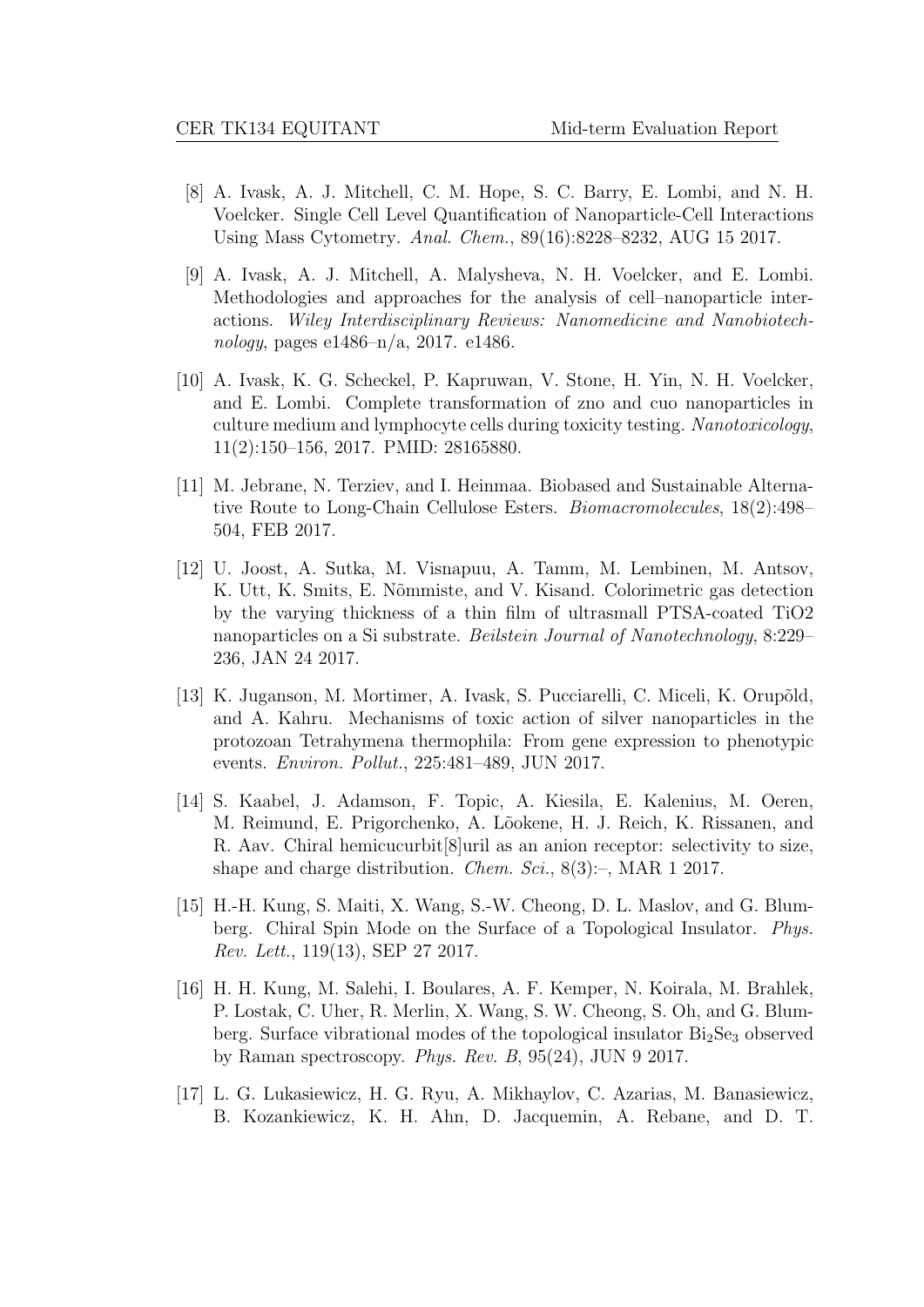Gryko. Symmetry Breaking in Pyrrolo[3,2-b]pyrroles: Synthesis, Solvatofluorochromism and Two-photon Absorption. Chem.-Asian J., 12(14):1736– 1748, JUL 18 2017.

- [18] R. B. Nazarski, J. Adamson, J. Jarvet, T. P. Pehk, and R. Aav. Shortfall of B3LYP in Reproducing NMR JCH Couplings in Some Isomeric Epoxy Structures with Strong Stereoelectronic Effects: A Benchmark Study of DFT Functionals. ChemPhysChem, pages 1439–7641, 2017.
- [19] E. Rauwel, A. Galeckas, M. R. Soares, and P. Rauwel. Influence of the interface on the photoluminescence properties in zno carbon-based nanohybrids. The Journal of Physical Chemistry C, 121(27):14879–14887, 2017.
- [20] E. Rauwel, L. Simón-Gracia, M. Guha, P. Rauwel, S. Küünal, and D. Wragg. Silver metal nanoparticles study for biomedical and green house applications. IOP Conference Series: Materials Science and Engineering, 175(1):012011, 2017.
- [21] E. Rauwel, L. Simon-Gracia, M. Guha, P. Rauwel, S. Küünal, and D. Wragg. Silver metal nanoparticles study for biomedical and green house applications. In 4th International Conference on Competitive Materials and Technology Processes (IC-CMTP4), volume 175 of IOP Conference Series-Materials Science and Engineering, Dirac House, Temple back, Bristol BS1 6BE, England, 2017. Int Sci Advisory Board; Int Organizing Comm, IOP Publishing LTD. 4th International Conference on Competitive Materials and Technology Processes (IC-CMTP), Miskolc, HUNGARY, OCT 03-07, 2016.
- [22] P. Rauwel, A. Galeckas, M. Salumaa, A. Aasna, F. Ducroquet, and E. Rauwel. Investigations on new carbon-based nanohybrids combining carbon nanotubes, hfo 2 and zno nanoparticles. IOP Conference Series: Materials Science and Engineering, 175(1):012064, 2017.
- [23] P. Rauwel and E. Rauwel. Emerging Trends in Nanoparticle Synthesis Using Plant Extracts for Biomedical Applications. Global Journal of Nanomedicine, 1(3):2–4, 2017.
- [24] Rauwel, P., Rauwel, E. Microscopy Book Series#7 (EBook): Applications in Physical/Chemical Sciences, chapter Analysing carbon based hybrid nanocomposites displaying interfacial phenomena with scanning transmission electron ..., pages 389–400. A. Méndez-Vilas Ed., Formatex Research Center, http://www.microscopy7.org/book/389-400.pdf, 2017.
- [25] D. Szaller, V. Kocsis, S. Bordács, T. Fehér, T. Rõõm, U. Nagel, H. Engelkamp, K. Ohgushi, and I. Kézsmárki. Magnetic resonances of multiferroic TbFe<sub>3</sub>(BO<sub>3</sub>)(4). *Phys. Rev. B*, 95(2), JAN 24 2017.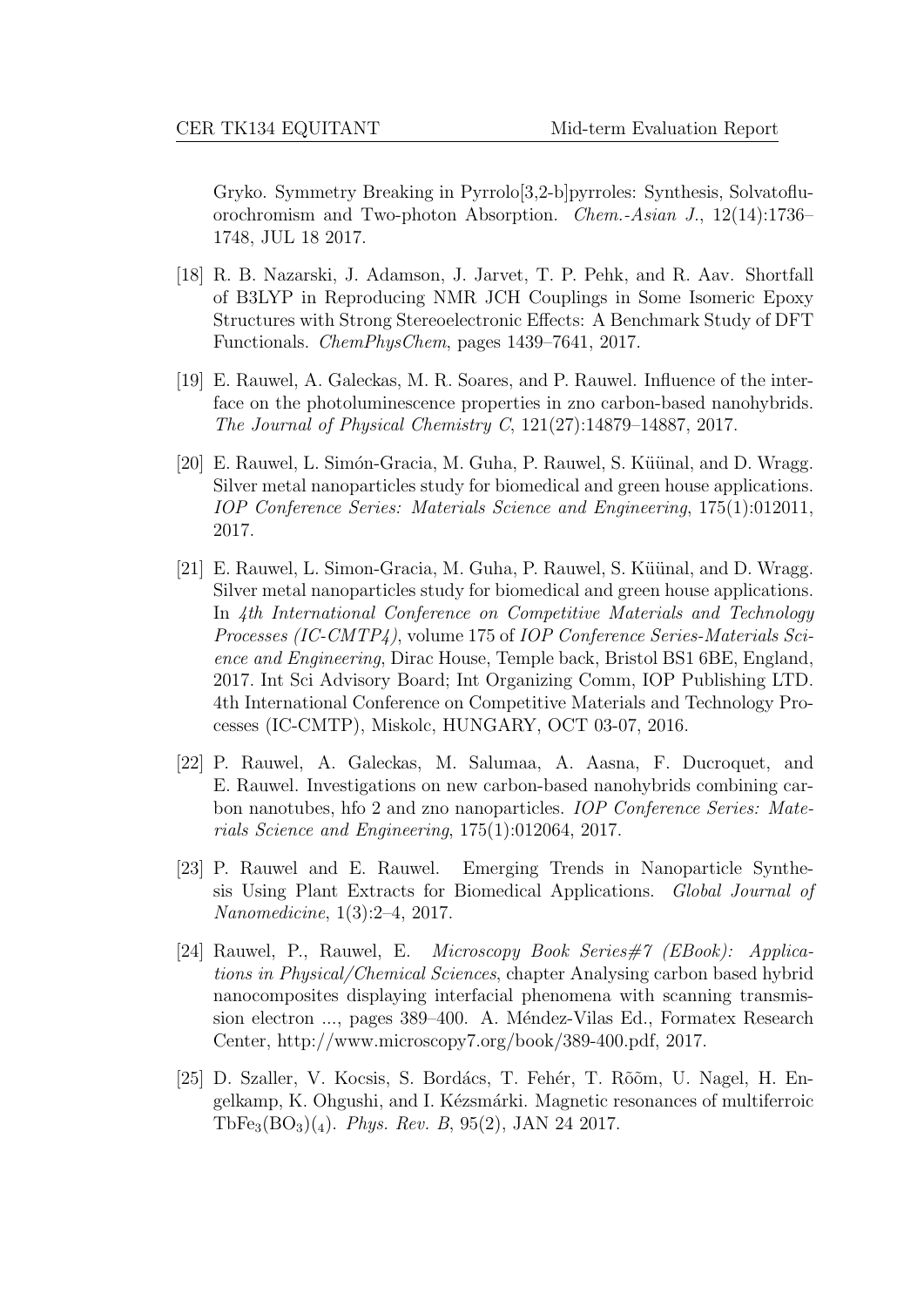- [26] A. Tamm, U. Joost, M. Mikkor, K. Kalam, H. M¨andar, H. Seemen, J. Link, R. Stern, H. Castán, S. Dueñas, and K. Kukli. Properties of zirconium oxide and cobalt ferrite layered nanocomposite. ECS Journal of Solid State Science and Technology, 6(12):P886–P892, 2017.
- [27] A. Tamm, K. Kalam, H. Seemen, J. Kozlova, K. Kukli, J. Aarik, J. Link, R. Stern, S. Dueñas, and H. Castán. Magnetic and Electrical Performance of Atomic Layer Deposited Iron Erbium Oxide Thin Films. ACS Omega, 2(12):8836–8842, 2017.
- [28] A. Teearu, S. Vahur, T. Rodima, K. Herodes, W. Bonrath, T. Netscher, S. Tshepelevitsh, A. Trummal, M. Lokov, and I. Leito. Method development for the analysis of resinous materials with MALDI-FT-ICR-MS: novel internal standards and a new matrix material for negative ion mode. J. Mass Spectrom., 52(9):603–617, SEP 2017.
- [29] K. Tepp, M. Puurand, N. Timohhina, J. Adamson, A. Klepinin, L. Truu, I. Shevchuk, V. Chekulayev, and T. Käämbre. Changes in the mitochondrial function and in the efficiency of energy transfer pathways during cardiomyocyte aging. Mol. Cell. Biochem., 432(1-2):141–158, AUG 2017.
- [30] S. Tshepelevitsh, A. Trummal, K. Haav, K. Martin, and I. Leito. Hydrogen-Bond Donicity in DMSO and Gas Phase and Its Dependence on Bronsted Acidity. J. Phys. Chem. A, 121(1):357–369, JAN 12 2017.
- [31] P. Uudeküll, J. Kozlova, H. Mändar, J. Link, M. Sihtmäe, S. Käosaar, I. Blinova, K. Kasemets, A. Kahru, R. Stern, T. Tätte, K. Kukli, and A. Tamm. Atomic layer deposition of titanium oxide films on As-synthesized magnetic Ni particles: Magnetic and safety properties. J. Magn. Magn. Mater., 429:299–304, MAY 1 2017.
- [32] M. Uudsemaa, A. Trummal, S. de Reguardati, P. R. Callis, and A. Rebane. TD-DFT calculations of one- and two-photon absorption in Coumarin C153 and Prodan: attuning theory to experiment. Phys. Chem. Chem. Phys., 19(42):28824–28833, NOV 14 2017.
- [33] V. Y. Verchenko, R. Khasanov, Z. Guguchia, A. A. Tsirlin, and A. V. Shevelkov. Two-gap superconductivity in Mo8Ga41 and its evolution upon vanadium substitution. Phys. Rev. B, 96(13), OCT 5 2017.
- [34] V. Y. Verchenko, Z. Wei, A. A. Tsirlin, C. Callaert, A. Jesche, J. Hadermann, E. V. Dikarev, and A. V. Shevelkov. Crystal Growth of the Nowotny Chimney Ladder Phase Fe2Ge3: Exploring New Fe-Based Narrow-Gap Semiconductor with Promising Thermoelectric Performance. Chem. Mat., 29(23):9954–9963, DEC 12 2017.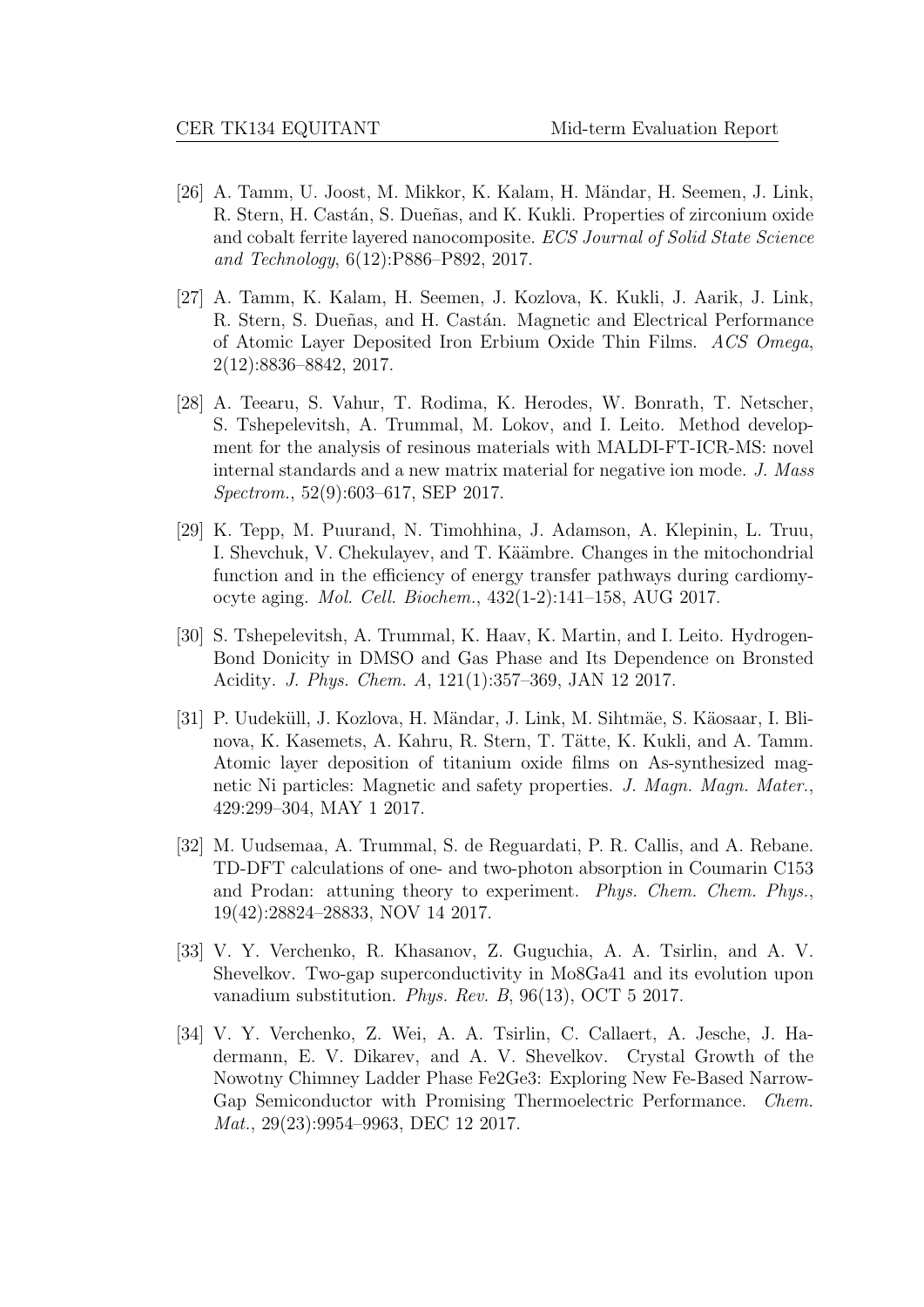- [35] Z. Wang, S. Reschke, D. Hüvonen, S. H. Do, K. Y. Choi, M. Gensch, U. Nagel, T. Rõõm, and A. Loidl. Magnetic Excitations and Continuum of a Possibly Field-Induced Quantum Spin Liquid in alpha-RuCl3. Phys. Rev. Lett., 119(22), NOV 28 2017.
- [36] K. H. Yamamoto S., Seinberg L. Low temperature synthesis of magnetic metal nanomaterials by using calcium hydride. Journal of the Japanese Society of Powder and Powder Metallurgy, 64(4):147–154, 2017.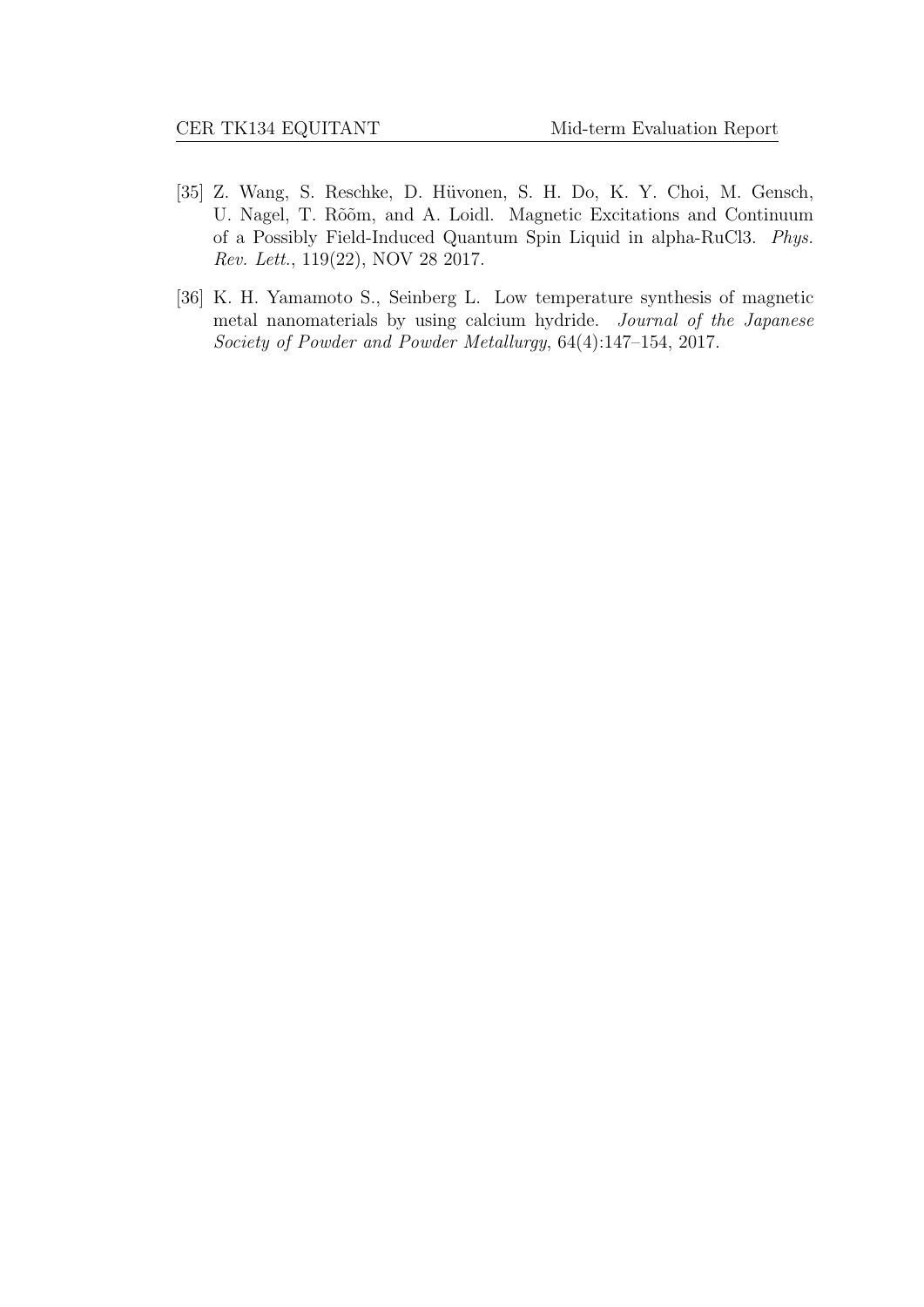## 2018 list of publications as of 31.12.2018

## References

- [1] J. Adamson, R. B. Nazarski, J. Jarvet, T. Pehk, and R. Aav. Shortfall of B3LYP in Reproducing NMR J(CH) Couplings in Some Isomeric Epoxy Structures with Strong Stereoelectronic Effects: A Benchmark Study on DFT Functionals. CHEMPHYSCHEM, 19(5):631–642, MAR 5 2018.
- [2] K. Amelin, U. Nagel, R. S. Fishman, Y. Yoshida, H. Sim, K. Park, J.-G. Park, and T. Rõõm. Terahertz absorption spectroscopy study of spin waves in orthoferrite  $YFeO<sub>3</sub>$  in a magnetic field. *Phys. Rev. B*,  $98(17)$ , NOV 14 2018.
- [3] D. I. Badrtdinov, E. S. Kuznetsova, V. Y. Verchenko, P. S. Berdonosov, V. A. Dolgikh, V. V. Mazurenko, and A. A. Tsirlin. Magnetism of coupled spin tetrahedra in ilinskite-type KCu5O2(SeO3)(2)Cl-3. Scientific Reports, 8, FEB 5 2018.
- [4] C. A. P. Bastos, N. Faria, A. Ivask, O. M. Bondarenko, A. Kahru, and J. Powell. Ligand-Doped Copper Oxo-hydroxide Nanoparticles are Effective Antimicrobials. NANOSCALE RESEARCH LETTERS, 13, APR 19 2018.
- [5] S. Bloodworth, J. Gräsvik, S. Alom, K. Kouřil, S. J. Elliott, N. J. Wells, A. J. Horsewill, S. Mamone, M. Jiménez-Ruiz, S. Rols, U. Nagel, T. Rõõm, M. H. Levitt, and R. J. Whitby. Synthesis and Properties of Open Fullerenes Encapsulating Ammonia and Methane. ChemPhysChem, 19(3):266–276, FEB 5 2018.
- [6] R. W. Bounds, E. Pavarini, M. Paolella, E. Young, I. Heinmaa, R. Stern, and M. Carravetta. Study of B-11 and C-13 NMR on doped MgB2 in the normal and in the superconducting state. Phys. Rev. B, 97(1), JAN 16 2018.
- [7] R. S. Fishman, J. A. Fernandez-Baca, and T. Rõõm. Spin-Wave Theory and its Applications to Neutron Scattering and THz Spectroscopy. IOP Concise Physics, Morgan and Claypool Publishers, 1210 Fifth Avenue, Suite 250, San Rafael, CA, 94901, USA, 2018.
- [8] V. N. Glazkov, Y. V. Krasnikova, D. Huvonen, and A. Zheludev. Formation of the S=1 paramagnetic centers in the bond-diluted spin-gap magnet (C4H12N2)(Cu2Cl6). In Bylander, J and Lofwander, T and Misiorny, M, editor, 28TH INTERNATIONAL CONFERENCE ON LOW TEMPERA-TURE PHYSICS (LT28), volume 969 of Journal of Physics Conference Series. Univ Gothenburg, 2018. 28th International Conference on Low Temper-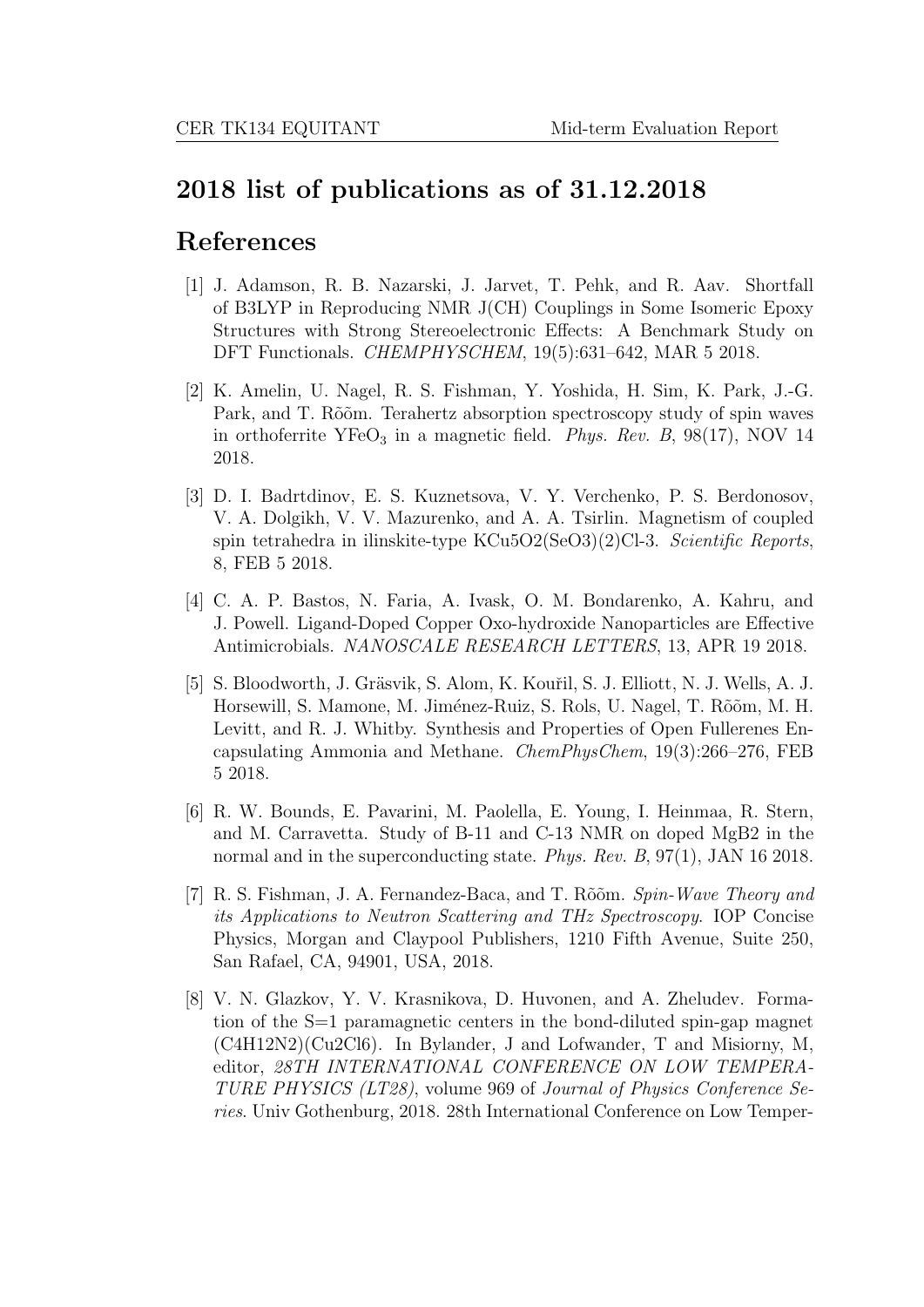ature Physics (LT), Chalmers Univ Technol, Gothenburg, SWEDEN, AUG 09-16, 2017.

- [9] A. Ivask, A. J. Mitchell, A. Malysheva, N. H. Voelcker, and E. Lombi. Methodologies and approaches for the analysis of cell-nanoparticle interactions. WILEY INTERDISCIPLINARY REVIEWS-NANOMEDICINE AND NANOBIOTECHNOLOGY, 10(3), MAY-JUN 2018.
- [10] A. Ivask, E. H. Pilkington, T. Blin, A. Kakinen, H. Vija, M. Visnapuu, J. F. Quinn, M. R. Whittaker, R. Qiao, T. P. Davis, P. C. Ke, and N. H. Voelcker. Uptake and transcytosis of functionalized superparamagnetic iron oxide nanoparticles in an in vitro blood brain barrier model. Biomat. Science, 6(2):314–323, FEB 2018.
- [11] K. Kalam, H. Seemen, M. Mikkor, P. Ritslaid, R. Stern, S. Duenas, H. Castan, A. Tamm, and K. Kukli. Electric and Magnetic Properties of Atomic Layer Deposited ZrO2-HfO2 Thin Films. ECS JOURNAL OF SOLID STATE SCIENCE AND TECHNOLOGY, 7(9):N117–N122, AUG 9 2018.
- [12] K. Kalam, H. Seemen, P. Ritslaid, M. Rahn, A. Tamm, K. Kukli, A. Kasikov, J. Link, R. Stern, S. Duenas, H. Castan, and H. Garcia. Atomic layer deposition and properties of ZrO2/Fe2O3 thin films. Beilstein J. Nanotech., 9:119–128, JAN 10 2018.
- [13] K. Kisand, A. Sarapuu, A.-L. Peikolainen, H. Seemen, M. Kook, M. Kaarik, J. Leis, V. Sammelselg, and K. Tammeveski. Oxygen Reduction on Fe- and Co-Containing Nitrogen-Doped Nanocarbons. CHEMELECTROCHEM, 5(14, SI):2002–2009, JUL 11 2018.
- [14] S. Küünal, P. Rauwel, and E. Rauwel. Chapter 14 plant extract mediated synthesis of nanoparticles. In A. Barhoum and A. S. H. Makhlouf, editors, Emerging Applications of Nanoparticles and Architecture Nanostructures, Micro and Nano Technologies, pages 411 – 446. Elsevier, 2018.
- [15] V. Kocsis, K. Penc, T. Room, U. Nagel, J. Vit, J. Romhanyi, Y. Tokunaga, Y. Taguchi, Y. Tokura, I. Kezsmarki, and S. Bordacs. Identification of Antiferromagnetic Domains Via the Optical Magnetoelectric Effect. Phys. Rev. Lett., 121(5), AUG 1 2018.
- [16] K. Kukli, M. Kemell, H. Castan, S. Duenas, H. Seemen, M. Rahn, J. Link, R. Stern, M. J. Heikkila, M. Ritala, and M. Leskela. Atomic Layer Deposition and Performance of ZrO2-Al2O3 Thin Films. ECS JOURNAL OF SOLID STATE SCIENCE AND TECHNOLOGY, 7(5):P287–P294, 2018.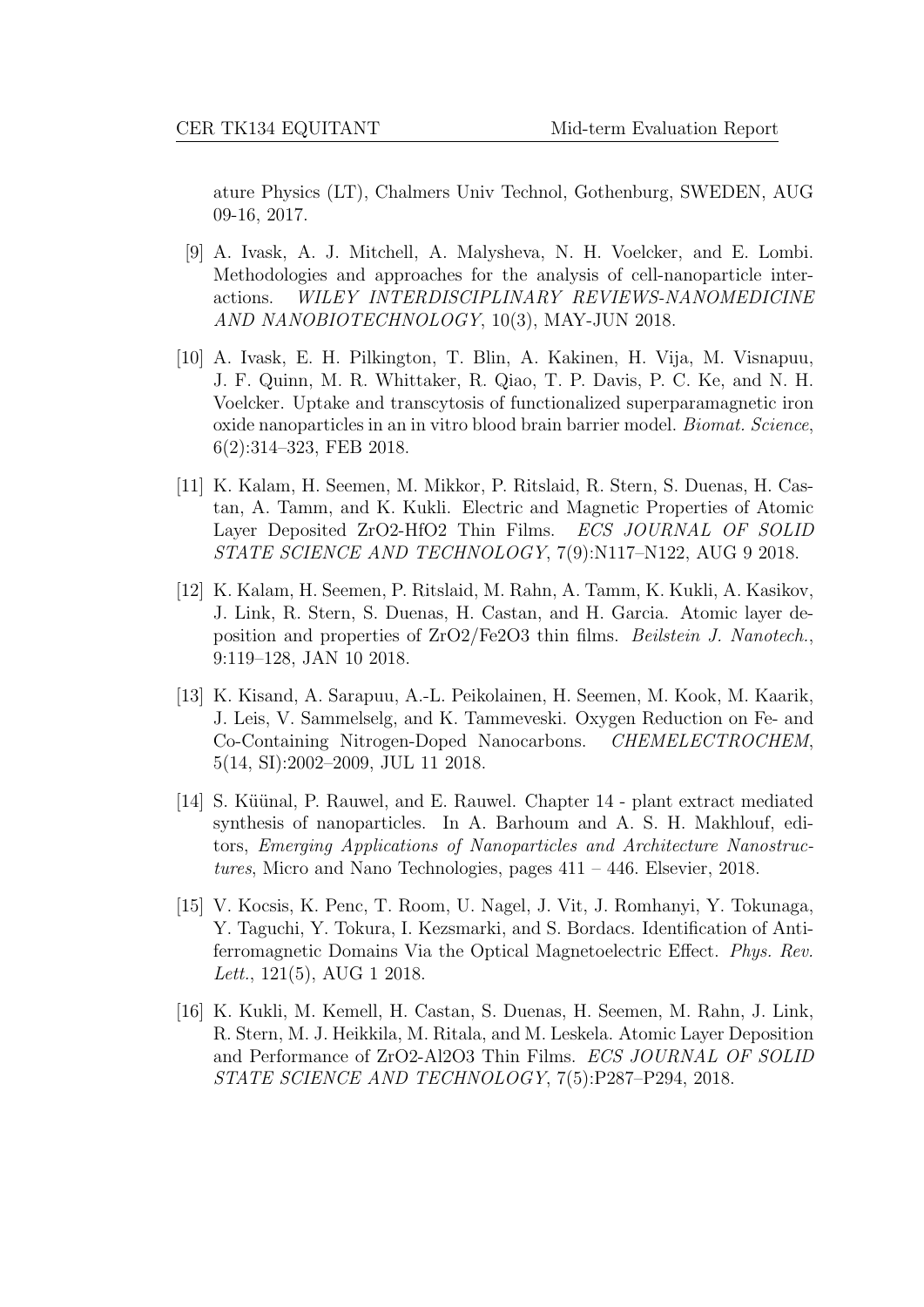- [17] K. Kukli, M. Kemell, H. Castan, S. Duenas, H. Seemen, M. Rahn, J. Link, R. Stern, M. Ritala, and M. Leskela. Atomic Layer Deposition and Properties of HfO2-Al2O3 Nanolaminates. ECS JOURNAL OF SOLID STATE SCIENCE AND TECHNOLOGY, 7(9):P501–P508, SEP 6 2018.
- [18] K. Kukli, M. Kemell, K. Mizohata, M. Vehkamaki, K. Kalam, H. Castan, S. Duenas, J. Link, R. Stern, M. Ritala, and M. Leskela. Atomic Layer Deposition of Zirconium Dioxide from Zirconium Tetraiodide and Ozone. ECS J Solid State SC., 7(2):P1–P8, 2018.
- [19] X. Liu, P. Maki-Arvela, A. Aho, Z. Vajglova, V. M. Gun'ko, I. Heinmaa, N. Kumar, K. Eranen, T. Salmi, and D. Y. Murzin. Zeta Potential of Beta Zeolites: Influence of Structure, Acidity, pH, Temperature and Concentration. MOLECULES, 23(4), APR 2018.
- [20] L. Matt, J. Parve, O. Parve, T. Pehk, T. H. Pham, I. Liblikas, L. Vares, and P. Jannasch. Enzymatic Synthesis and Polymerization of Isosorbide-Based Monomethacrylates for High-T-g Plastics. ACS SUSTAINABLE CHEM-ISTRY & ENGINEERING, 6(12):17382–17390, DEC 2018. Conference of the Sustainable-Nanotechnology-Organization (SNO), Marina del Rey, CA, NOV 05-07, 2017.
- [21] A. Mikhaylov, M. Uudsemaa, A. Trummal, E. Arias, I. Moggio, R. Ziolo, T. M. Cooper, and A. Rebane. Spontaneous Symmetry Breaking Facilitates Metal-to-Ligand Charge Transfer: A Quantitative Two-Photon Absorption Study of Ferrocene-phenyleneethynylene Oligomers. JOURNAL OF PHYS-ICAL CHEMISTRY LETTERS, 9(8):1893–1899, APR 19 2018.
- [22] M. Muna, I. Blinova, A. Kahru, I. Vinković Vrček, B. Pem, K. Orupõld, and M. Heinlaan. Combined effects of test media and dietary algae on the toxicity of cuo and zno nanoparticles to freshwater microcrustaceans daphnia magna and heterocypris incongruens: Food for thought. Nanomaterials, 9(1), 2018.
- [23] C. M. Pasco, B. A. Trump, T. T. Tran, Z. A. Kelly, C. Hoffmann, I. Heinmaa, R. Stern, and T. M. McQueen. Single-crystal growth of Cu-4(OH)(6)BrF and universal behavior in quantum spin liquid candidates synthetic barlowite and herbertsmithite. Phys. Rev. Mat., 2(4), APR 27 2018.
- [24] A. Peterson, S. Kaabel, I. Kahn, T. Pehk, R. Aav, and J. Adamson. Unsubstituted Oxacalix $[n]$ arenes  $(n=4 \text{ and } 8)$ : A Conformational Study in Solution and Solid State and Interaction Studies with Aromatic Guests. CHEM-ISTRYSELECT, 3(31):9091–9095, AUG 23 2018.
- [25] I. V. Ploldilkh, D. O. Charkin, A. N. Kuznetsov, V. Y. Verchenko, I. A. Ignatiev, S. M. Kazakov, A. A. Tsirlin, and A. V. Shevelkov. New clathrate-like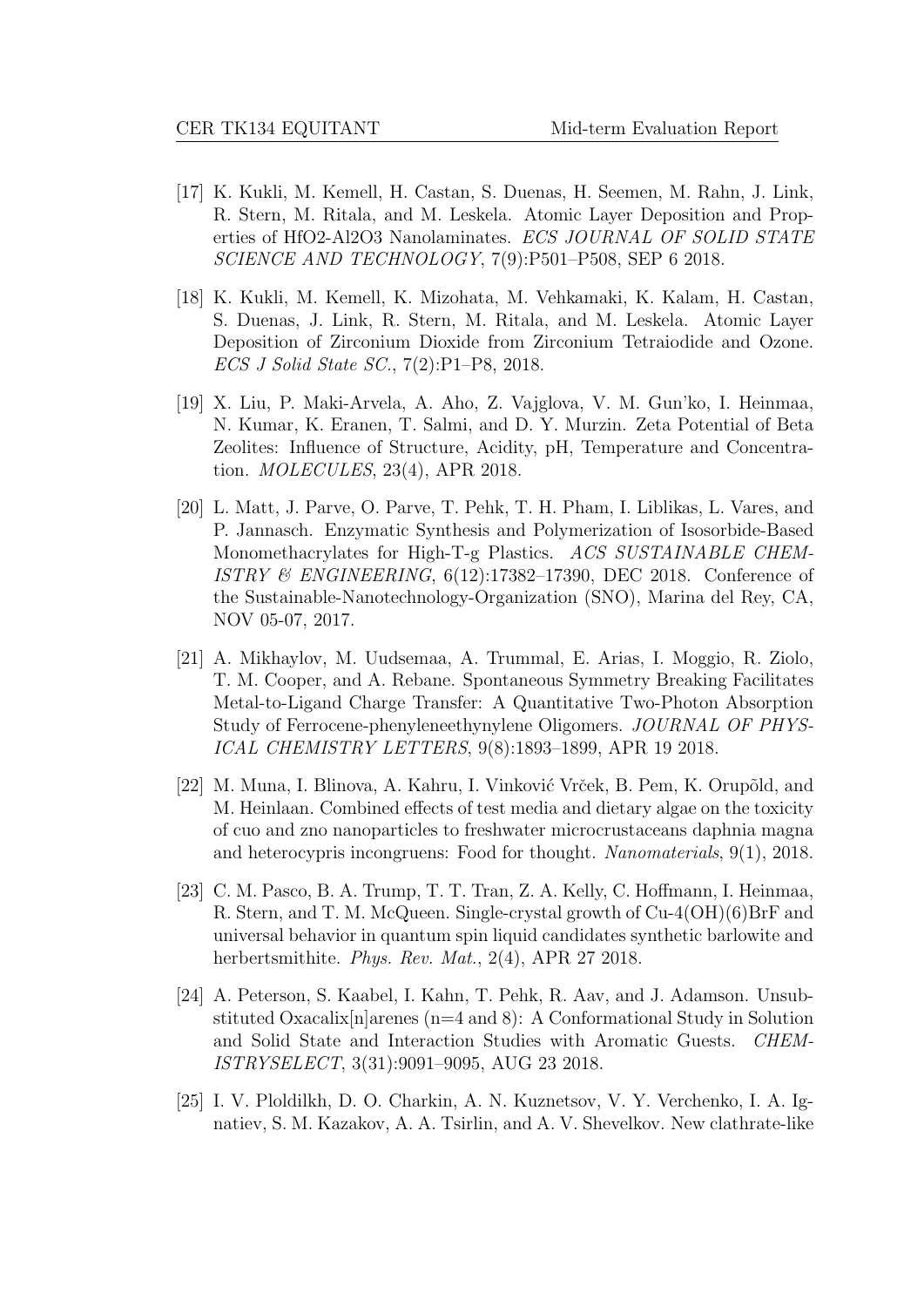compound Eu7Cu44Sb23-delta: synthesis, crystal and electronic structure, and the effect of As-for-Sb substitution on the magnetic properties. INTER-METALLICS, 98:1–10, JUL 2018.

- [26] E. Rauwel, P. Rauwel, S. Kuunal, O. Volobujeva, A. Ivask, and D. Wragg. Ultrastable metal nanoparticles studied for the development of biomedical applications, nanomedicine and water purification. volume 255, MAR 18 2018. 255th National Meeting and Exposition of the American-Chemical-Society (ACS) - Nexus of Food, Energy, and Water, New Orleans, LA, MAR 18-22, 2018.
- [27] M. Rosenberg, H. Vija, A. Kahru, C. W. Keevil, and A. Ivask. Rapid in situ assessment of Cu-ion mediated effects and antibacterial efficacy of copper surfaces. Scientific Reports, 8, MAY 25 2018.
- [28] H. Seemen, M. Rahn, K. Kalam, T. Sajavaara, S. Duenas, H. Castan, J. Link, R. Stern, K. Kukli, and A. Tamm. Properties of Atomic Layer Deposited Nanolaminates of Zirconium and Cobalt Oxides. ECS JOURNAL OF SOLID STATE SCIENCE AND TECHNOLOGY, 7(8):P402–P409, JUL 28 2018.
- [29] H. J. Silverstein, R. Sinclair, A. Sharma, Y. Qiu, I. Heinmaa, A. Leitmae, C. R. Wiebe, R. Stern, and H. Zhou. Naturally tuned quantum critical point in the S=1 kagome  $YCa3(VO)(3)(BO3)(4)$ . *Phys. Rev. Mat.*, 2(4), APR 26 2018.
- [30] Z. Vajglova, N. Kumar, M. Peurla, J. Peltonen, I. Heinmaa, and D. Y. Murzin. Synthesis and physicochemical characterization of beta zeolitebentonite composite materials for shaped catalysts. CATALYSIS SCIENCE  $\&$  TECHNOLOGY, 8(23):6150–6162, DEC 7 2018.
- [31] V. Y. Verchenko, A. A. Tsirlin, D. Kasinathan, S. Zhurenko, V, A. A. Gippius, and A. Shevelkov, V. Antiferromagnetic ground state in the MnGa4 intermetallic compound. Phys. Rev. Mat., 2(4), APR 30 2018.
- [32] M. Visnapuu, M. Rosenberg, E. Truska, E. Nommiste, A. Sutka, A. Kahru, M. Rahn, H. Vija, K. Orupold, V. Kisand, and A. Ivask. UVA-induced antimicrobial activity of ZnO/Ag nanocomposite covered surfaces. COLLOIDS AND SURFACES B-BIOINTERFACES, 169:222–232, SEP 1 2018.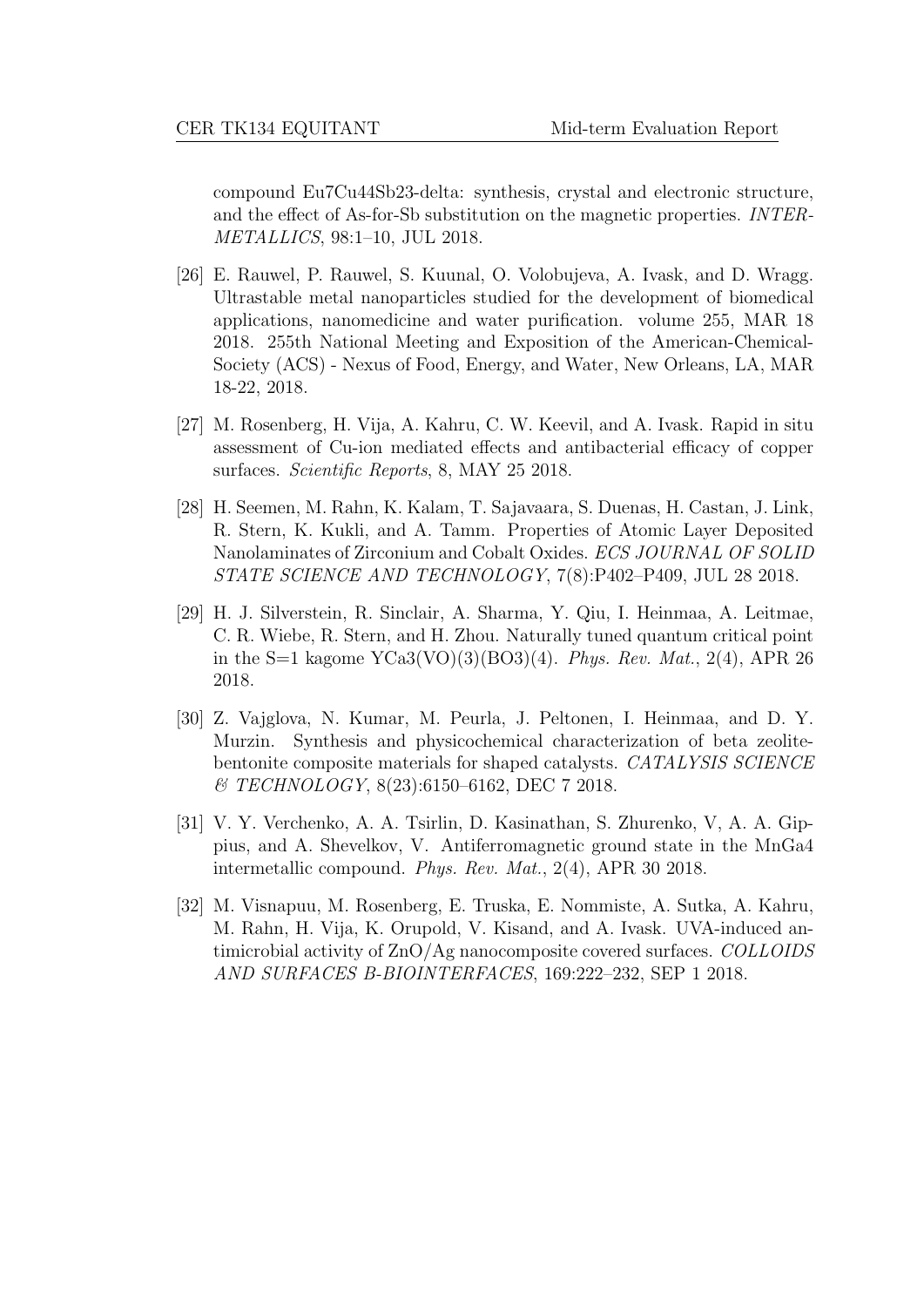# A list of the members of each research team (as at 31 December 2018)

• National institute of Chemical Physics and Biophysics (NICPB) terahertz spectroscopy

Toomas Rõõm (IUT23-3 principal investigator), Urmas Nagel (leader of CER TK134), Dan Hüvonen, Girsh Blumberg, PhD students Laur Peedu, Johan Viirok, Kirill Amelin

• NICPB NMR spectroscopy

Ivo Heinmaa (IUT23-7 principal investigator), Indrek Reile (MOBTP51 and PSG11 principal investigator), Jasper Adamson (MOBJD39 principal investigator), T˜onis Pehk, Juhan Subbi, Kerti Ausmnees, PhD student Anna Peterson, Master's students Mari-Liis Ludvig and Karl Kristjan Kaup

• NICPB nonlinear optical spectroscopy and quantum chemical computations

Aleksander Rebane (IUT23-9 principal investigator), Charles Stark (MOBJD69 principal investigator), Meelis-Mait Sildoja (MOBTP128 principal investigator) Aleksander Trummal, Merle Uudsemaa, Sirje Vija, PhD student Matt Rammo, batchelor student Katrin Petritsenko

• NICPB PPMS and AFM

Raivo Stern (PRG4 principal investigator), Tanmoy Chakrabarty (MOBJD295 principal investigator), Valeriy Verchenko (MOBJD449 principal investigator), PhD student Joosep Link

• NICPB synthesis and study of nanoparticles, nanoecotoxicology

Anne Kahru (IUT23-5 principal investigator), Kaja Kasemets (NA-MUR+ principal investigator), Liis Seinberg (PUT1046 principal investigator), Olesja Bondarenko (PUT1015 principal investigator), PhD students Merilin Rosenberg, Meeri Visnapuu, Maria Volokhova

• University of Tartu atomic layer deposition

Aile Tamm, Taivo Jõgiaas, PhD students Kristian Kalam, Helina Seemen, Andreas Nõlvak, Master's students Peep Uudeküll (graduated), Mats Mikkor, Mikk Kull

- Estonian University of Life Sciences nanoparticle sythesis
	- Erwan Rauwel, Protima Rauwel, PhD student Siim Küünal, Master's student Martin Malm